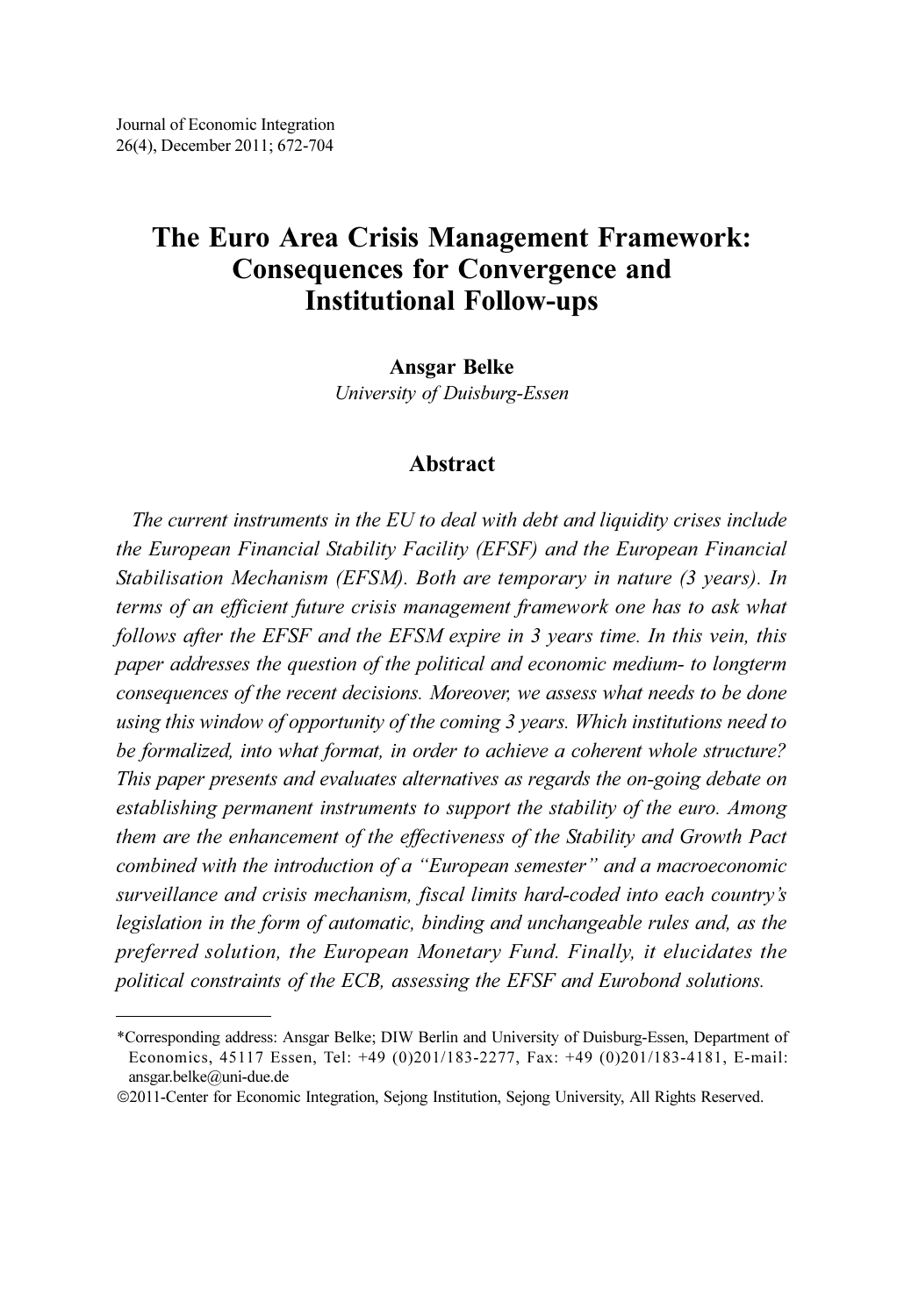The Euro Area Crisis Management Framework: Consequences and Institutional Follow-ups 673

# • JEL Classification: E61, E62, F55, P48

• Keywords: EU Governance, European Financial Stability Facility, European Financial Stabilisation Mechanism, European Monetary Fund, Policy Coordination, Stability and Growth Pact

# I. Introduction

In order to establish an excessive debt prevention and resolution mechanism for the euro area, a recent EU Commission communication on "Reinforcing economic policy coordination" states that "a clear and credible set of procedures for the provision of financial support to euro area member states in serious financial distress is necessary to preserve the financial stability of the euro area in the medium and long term" (European Commission 2010a).

The current EU instruments that address debt and liquidity crises include the European Financial Stability Facility (EFSF), the European Financial Stabilization Mechanism (EFSM), the European balance of payments instrument, and the European macro-financial assistance instrument. Of these, the EFSF and the EFSM are temporary in nature (three-year terms), and the other instruments do not apply to non-euro area member states. In terms of an efficient future crisis management framework, it was heavily debated what would follow after the EFSF and the EFSM would expire in 3 years time. What kind of governance should follow the rescue packages in terms of permanent institutions and decision making?

This paper addresses the political and economic medium-run and long-term consequences of establishing the EFSF and the EFSM. Moreover, it assesses what needs to be done using the window of opportunity of the next three years, from the commencement of the EFSF in 2010 to its mandate's end in mid-2013. Which institutions, if any, need to be formalized, and what shape will they take? This paper evaluates alternatives on establishing permanent instruments to support the euro. Clear from the very beginning was that any new mechanism should contain rules on decision-making procedure, funding, conditionality for loans, monitoring, as well as resources and powers to facilitate borrowing and lending activity in exceptional circumstances. It must also facilitate the orderly resolution of sovereign debt and private debt of major financial institutions.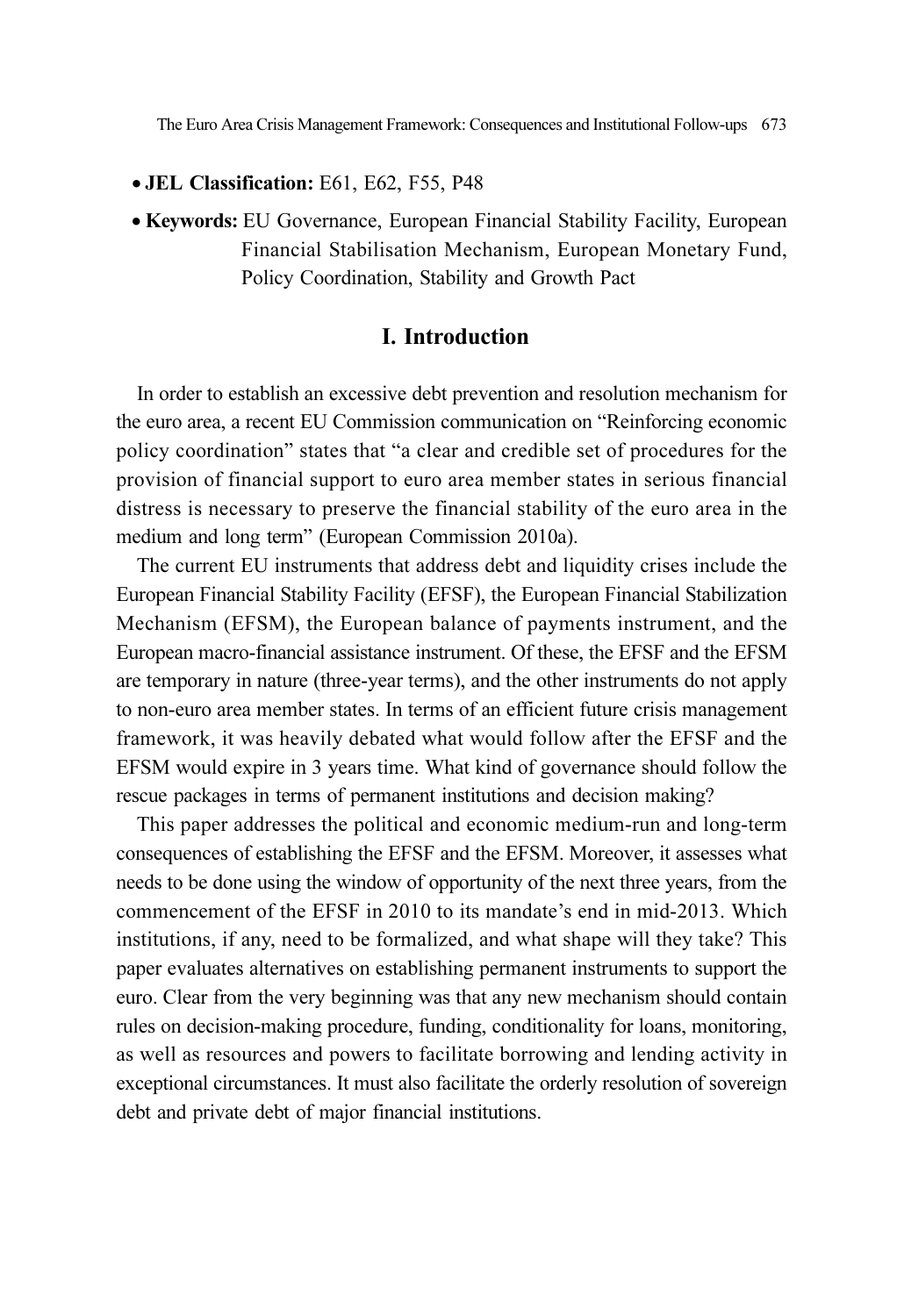## II. Background: Governance of the Euro Area

Where do we stand? In light of the history of the European Monetary Union (EMU), what are the consequences of the recent rescue package in terms of longterm institutional solutions? There is still unfinished business concerning sound governance of the euro area. Faced with the "cold turkey" rescue plan launched on May 10, 2010, investors were briefly impressed. European policymakers showed they were capable of agreeing on dramatic measures (Annunziata 2010, Sinn 2010).

Rather soon, however, investors realized that the gigantic rescue package was directed toward support for the weaker members in the form of a huge stabilization fund and direct ECB sovereign bond purchases. At the same time, there was a clear lack of action on fostering fiscal discipline and improving cooperation in the event of crisis. There is overall agreement that the euro area in its current institutional shape has lacked the ability to enforce fiscal discipline. In this light, some investors and commentators have even expressed their doubt about the euro's survival. The underlying problem is that the Stability and Growth Pact (SGP) is neither sustainable over time nor enforceable. There remains no mechanism that overrides national sovereignty (Annunziata 2010, Sinn 2010).

Since the start of the EMU, the official political line has been to praise the SGP as the institutional mechanism suited to guarantee fiscal discipline and coordination. But any assessment of the first ten and a half years has to acknowledge that one member country, namely Greece, has in the meantime turned to the IMF to avoid bankruptcy, and that the entire euro area appeared and partly still appears vulnerable to a systemic debt crisis (Neumann 2010). Why and how did it all go wrong?

First, a currency union cannot work without sufficient fiscal convergence if there is not a high degree of economic integration (Krugman and Obstfeld 2009, 565). Second, the euro area has not been capable of creating credible incentives for fiscal discipline. On the contrary, the creation of EMU has lowered the incentives by eliminating the exchange rate risk at the country level. At the same time, a perceived "implicit bailout" insurance scheme induced lower credit risk premia and sovereign bond yield spreads. This kind of interest rate convergence based mainly on soft budget constraints is clearly the opposite of what the founding fathers of the euro area had in mind (Annunziata 2010, Sinn 2010). Moreover, it is the result of rating agencies that want to avoid publishing stand-alone ratings of countries that would rightly exclude the difficult to quantify and politically biased convergence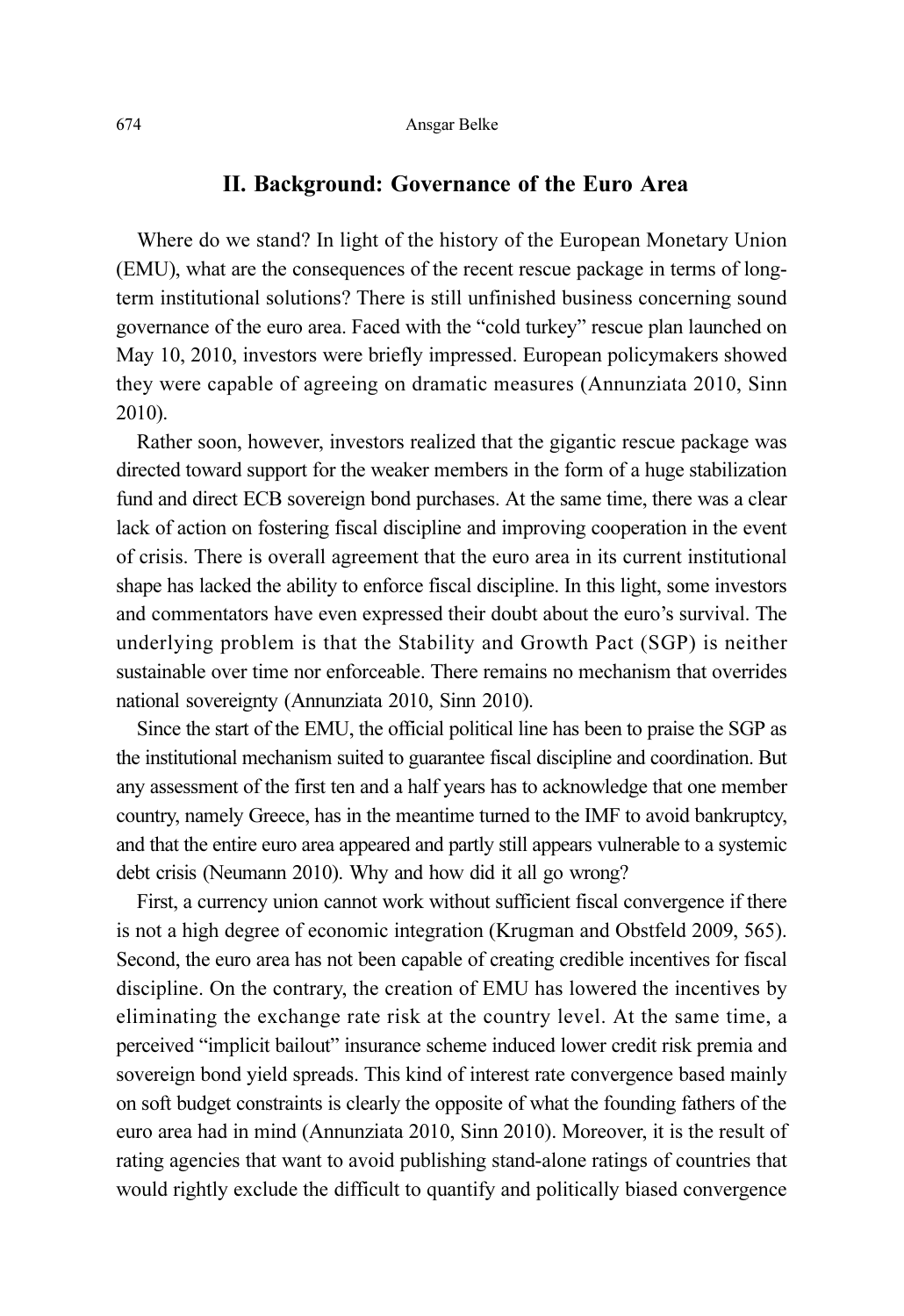effects of sovereign bailouts.

It thus did not come as a surprise that fiscal convergence did not happen and some countries have run unsustainable fiscal deficits and/or accumulated huge stocks of public debt. In parallel, it proved rational for markets to ignore this lack of convergence. It appeared a safe bet that, if necessary, a member country would be bailed out by its partners. The irony is that for ten and a half years the markets behaved exactly how the ECB said they should. In other words, they looked at the euro area as a whole rather than at individual countries (Neumann 2010). The convergence of interest rates that the SGP targeted did manifest itself de facto in the EMU period until the financial crisis set in, but for the wrong reasons (Annunziata 2010).

Once some countries' irresponsible fiscal policies upset markets, a "passive" fiscal integration, namely the support of weaker members via loans subject to conditionality, turned out to be the only way to keep the euro area together. The implicit bailout clause defined above was thus converted by a toggle switch into an explicit one in the form of the rescue packages. Admittedly, member countries are not formally taking responsibility for one euro area member country's liabilities. Thus, there is no breach of the treaty's letter. But the treaty's spirit is not upheld because the bottom line of all these measures is that no euro area member country, no matter how strongly it offends the rules of the game, will be left out in the cold (Annunziata 2010, Gros 2010b). The key choice facing the task force under EU President Hermann Van Rompuy is: should the Union direct its efforts at preventing failure (including open-ended fiscal support),<sup>1</sup> or should it also prepare for the failure of a member state in order to mitigate the consequences should it fail?

The first choice is bound to imply elaborate measures designed to deliver "more of the same," namely a strengthening of the SGP, for example, with more provisions for economic policy surveillance and cooperation. So far at least, it seems that most member states (and EU institutions like the Commission and the ECB) were publicly only considering this approach. But this approach did not provide any answer to the fundamental question of what to do if the currently

<sup>&</sup>lt;sup>1</sup>There is a strong analogy to the argument developed in my previous briefing paper with respect to the ECB bond purchasing programme. With the SMP in place and having bought significant amounts of Greek debt before May 2010, the danger has risen that the ECB will get caught up in the maelstrom of its role of a lender of last resort. The more bonds the ECB will buy, the more difficult it will be to deny further sovereign financing in the future because doubts on the markets will prevail until an institutional solution of debt restructuring will be installed as a fiscal agent to be financed by the governments themselves and not through the creation of money (see Belke, 2010).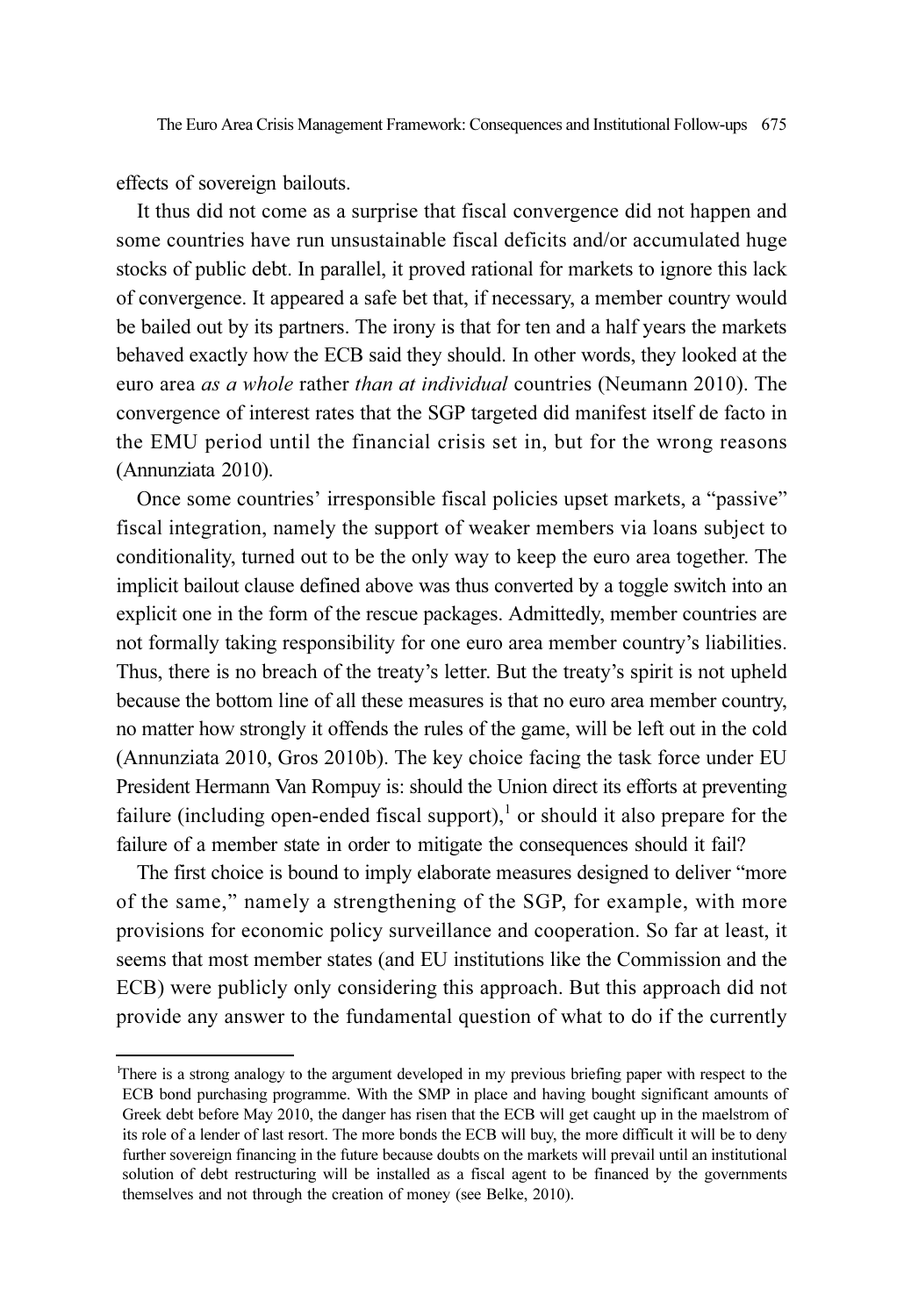chosen three-year framework doesn't work. As long as EU political leaders were not able to answer that, financial markets would have continued to be unsettled by doubts about the euro's long-run stability (Gros 2010b). This might have been the reason why, for instance, other solutions such as an insolvency mechanism for countries, taking into account an insolvency risk larger than zero, were discussed and played through secretly behind the walls of German ministries before the ESM was decided upon.

We have to keep in mind the lessons learned so far. For one, the euro area cannot stabilize in political and economic terms without a framework for crisis resolution and without the capacity to cope with sovereign default by a euro-area member state. If one adheres to the view that member states cannot be allowed to fail, this logically implies that a *political union* or, at the minimum, a *fiscal union* must complement the euro. This is the decision that European political leaders and also the European Parliament inevitably came to in the last quarter of 2010: either a drastic step forward toward more political or fiscal integration, or a clear framework to match and to cope with the effects of a member country's failure to obey to the rules of EMU.

In the former case, the key conclusion that both choices involve relinquishing political sovereignty. If bailouts are the only mechanism allowed, the uncertainty of how many resources would be needed effectively implies ceding control over national output -- the same as under a fiscal or political union. This runs into the same problem that led to the failure of the SGP -- unwillingness to impose the sanctions written in the pact when the debt and deficit limits were breached is motivated by unwillingness to cede sovereignty over fiscal policies. Thus, the "half-way-house" of a monetary union to reap the benefits of eliminating exchange rate volatility and trade barriers to encourage greater cross-country competition has been (is being) revealed to be unworkable through the EU experience.

The leaders of France and Germany are now hoping to gradually move EU members in the direction of greater fiscal coordination and integration through a shared "golden rule" of achieving balanced budgets. Spain has introduced a debt brake right now and Portugal and even France are seriously thinking about it. Again, however, the short-term reaction of bond-traders suggests that they remain unconvinced about the adequacy of those measures.<sup>2</sup>

In the latter case, no more integration would have been necessary, but just the

<sup>&</sup>lt;sup>2</sup>I am grateful to an anonymous referee for this argument.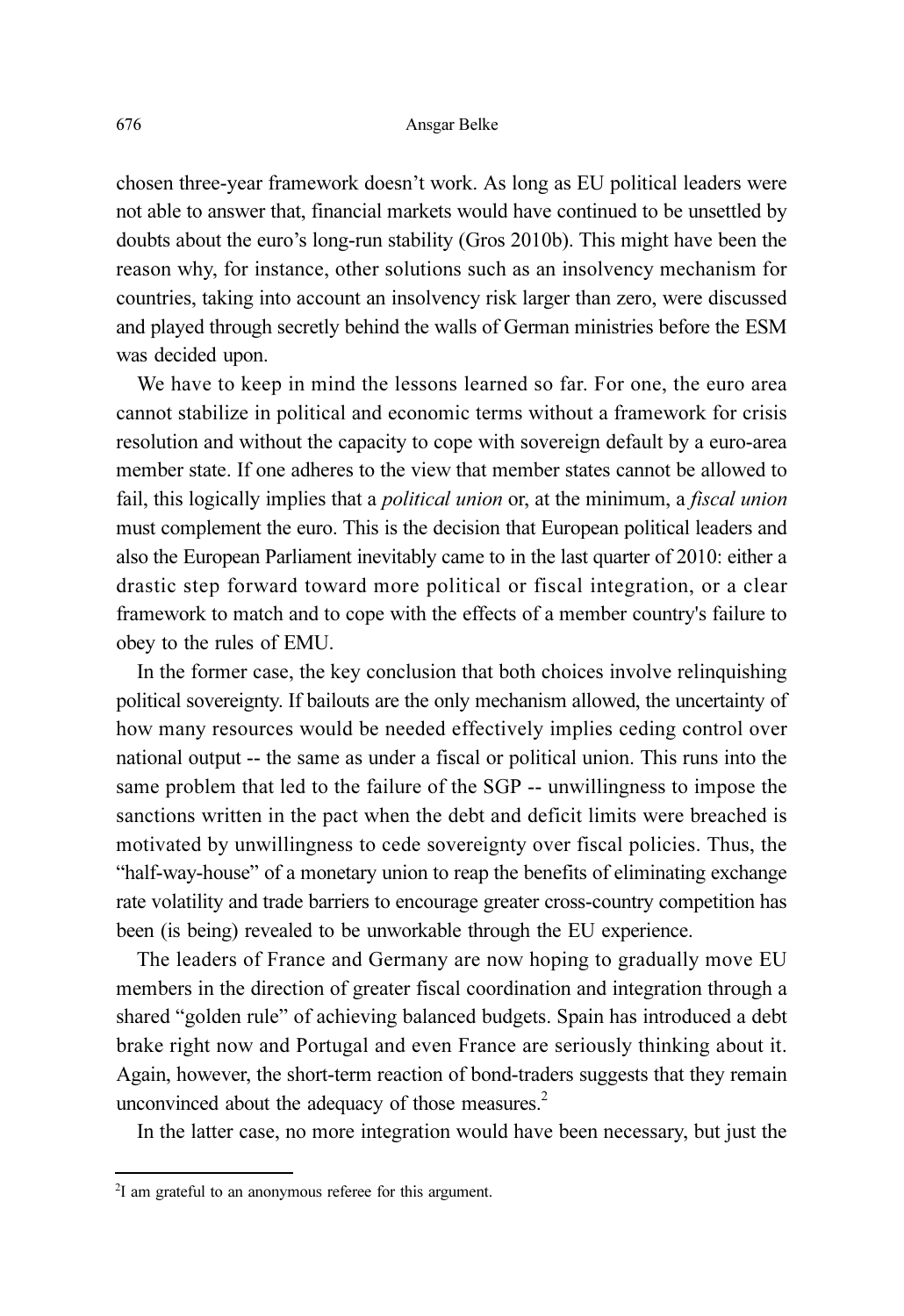courage of political leaders to publicly admit failure. No amount of money would have allowed European leaders to circumvent this issue (Gros 2010b). It is, thus, important to state that the exact amount of money contained in rescue packages is only of second order importance when assessing the impacts and the success of such a package. Of first order importance was and still is a public commitment by politicians to one of the alternatives.

## III. Consequences of the ESFS and EFSM

It is critical to underline that there are important analogies between the consequences of the establishment of the EFSF and the EFSM, and the effects of the SMP. I argued in my June 2010 briefing paper for the European Parliament that around May 9/10 markets might not necessarily have behaved in an irrational manner. On the contrary, their fear of not getting their money back was realistic. Facts clearly spoke against the idea that both the huge interest rate spread increases and the drying out of markets are really "dysfunctional" phenomena: Greece's and also Portugal's domestic savings were so small that these countries were not capable any more of keeping their capital stock constant and financing their public deficits. Looking at the development of sovereign bond spreads after the implementation of the rescue package, this informed guess and minority view has been clearly corroborated.

Admittedly, the establishment of the ESFS and the EFSM buys limited time for more systematic action, in much the same way the SMP did. However, again in the same way as the SMP, it introduces an element of subsidy that tends to weaken the fiscal discipline of euro area member countries. The interest rate premium on bonds of fiscally weaker countries is intended to decline and the premium for stronger countries is intended to increase as soon as bad weather returns in the form of setbacks in Ireland or Greece. If installment of the ESFS and the EFSM is successful, fiscally solid countries would be punished and the less solid ones, in turn, would be rewarded for their lack of fiscal discipline and excess private and public consumption. The credit risk would thus be rolled over from the bonds of the weaker countries to those of the stronger ones if the window of opportunity would not be used for credible consolidation in the weaker countries and sovereign default is a probable issue.

It is no contradiction that, according to recent evidence, Germany has even gained in the short run in terms of its bond returns vis-à-vis, for instance, Ireland,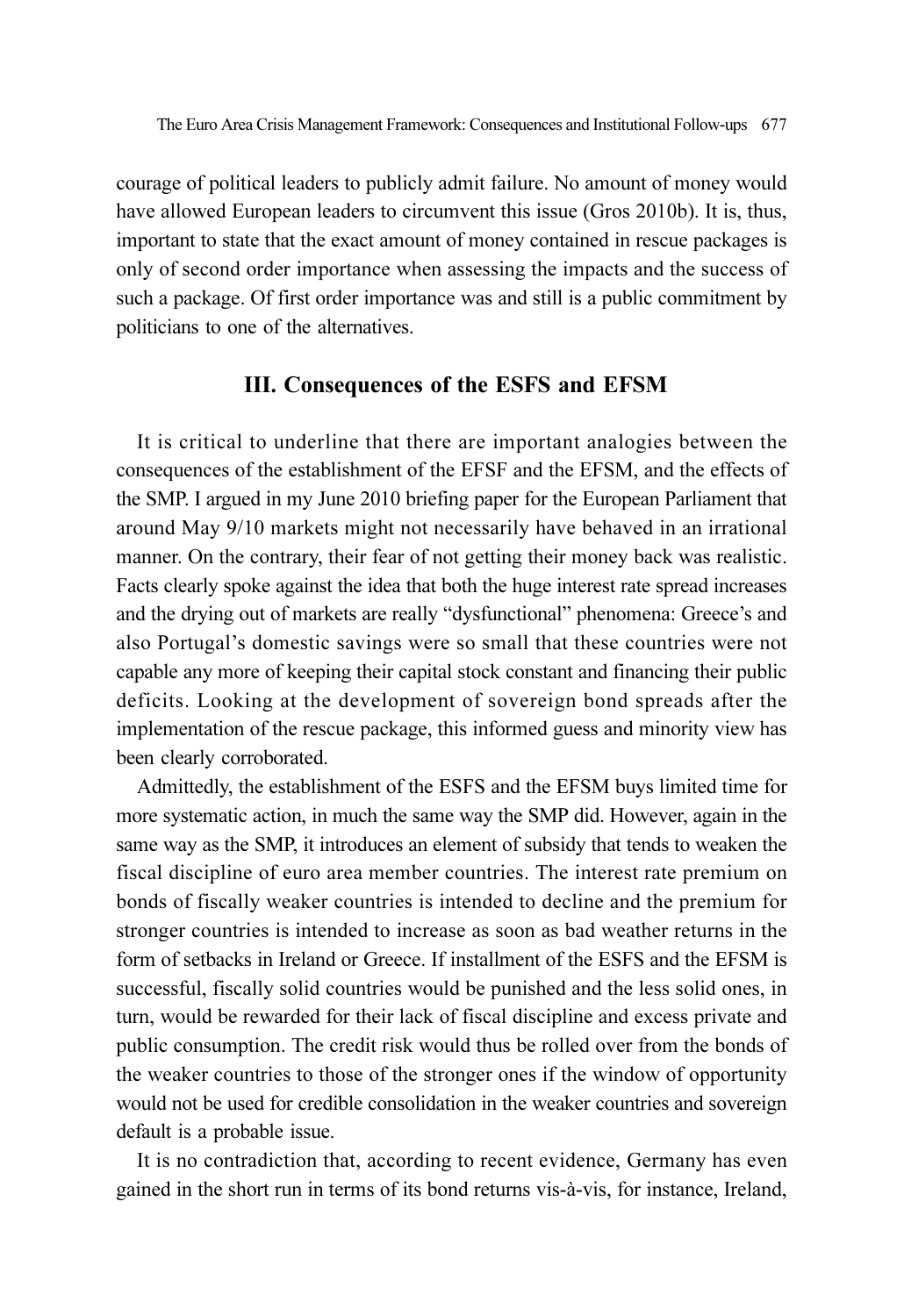as long as the rescue package does not have a too high probability to be activated. This is again a further piece of evidence in favor of the view that bond markets are not dysfunctional and because they differentiate between specific country risks. However, the current scenario is a fragile construction because if an emergency strikes, things might quickly change and markets will anticipate Germany's high financial burden within the rescue package. So everything hinges now on the credibility of budget consolidation in the weaker countries. This credibility is still rather low in cases of countries which have not aimed at the most promising consolidation mix in times of near bankruptcy, according to which two thirds consist of expenditure cuts and one third being tax increases (Alesina and Ardagna 2009).

Effects of the rescue packages have to be assessed against the facts that, currently, the previously booming PIGS are in deep economic crisis and Europe is currently struggling to arrive at a new equilibrium in accordance with the real constellation of country risks. The most important aspect of the temporary rescue packages then is that they impact on the speed of equilibrium reversion since they tend to slow down the speed and potentially also diminish the scope of short to medium-run sovereign bond yield differentiation in the euro area. This observation has to be attuned with a second, probably dominating one.

That is, the crisis will also have long-term implications for the euro area since budget constraints in the previously booming PIGS will be tightened for many years. This pattern is due to significant capital flows out of these countries which take place because the assessment of country risk by investors has fundamentally changed. German economist Hans-Werner Sinn accordingly argues that "investing funds in Greek state bonds, the Spanish construction industry or US mortgage backed securities is no longer seen as attractive, since the fear of default dwarfs all promised returns" (Sinn 2010, 18).

According to the data, investors have dissociated themselves from their view that country risks only consist of exchange rate risks. The common fears that the former "southern" weak currency countries eroded their national debt by an inflation-cum-devaluation policy have thus simply been substituted by the possibility of private and sovereign debt defaults (Sinn 2010, Burda and Wyplosz 2009, 343).

Markets now anticipate events which they had not previously thought possible. Thus, they claim compensation for the perceived risk by means of interest premiums. As mentioned above, for instance, a closer inspection of the pattern of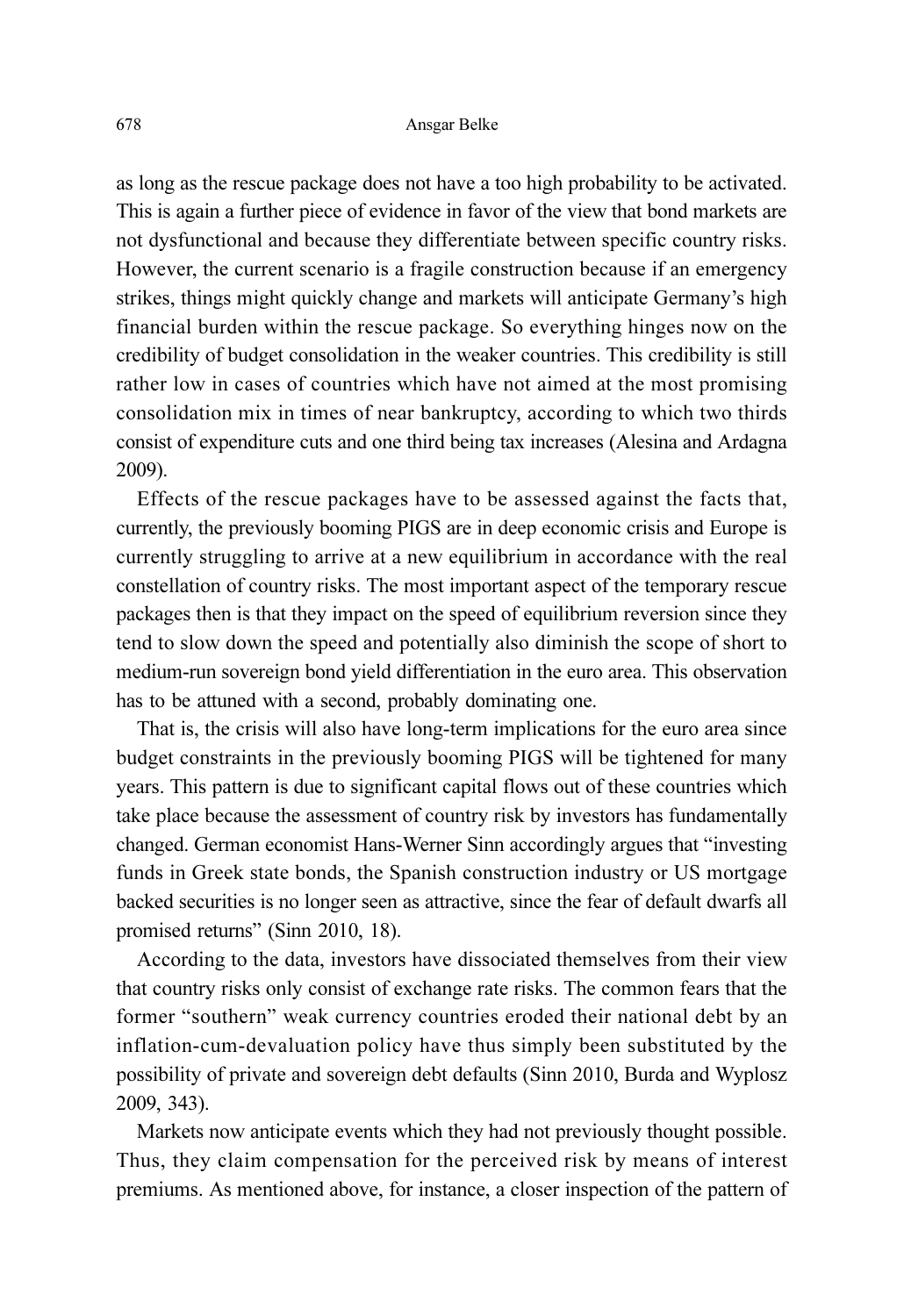the euro area country sovereign bond yield spreads (or, equivalently, of most other investment categories) vis-à-vis Germany supports this view. In the first few days after the rescue measures were implemented the spreads declined somewhat just in order to increase again afterward, potentially due to a lack of credibility of the rescue measures limited to three years and the lack of agreement of the French-German axis. In other words, the markets anticipate that the packages do not address some of the key, underlying issues.

In principle, this can represent a beneficial correction of markets that curbs the overheating of the capital importing PIGS as a result of soft private and public debt constraints. Quite independent of the political decision-making process, the market is now enforcing the necessary debt discipline and putting an end to the regime of soft budget constraints that pervaded the euro area (Sinn 2010). If this is true, the economic effects of the ESFS and the ESFM have to be evaluated with respect to their low effectiveness. At any rate, the interest rate data clearly support the view that the rescue measures currently do not have the potential to stop the selfcorrection process initiated by the markets. Already a month after the agreement on the ESFS and the ESFM, the bond yield spreads surpassed previous levels. What is more, they have from time to time been still on a much higher level than before the EU debt crisis (Sinn 2010).

Regarding political consequences, it was not quite clear in the second half of 2010 what the reactions of EU leaders would be to the fact that the markets which were frequently condemned after the financial crisis proved to be the only effective means to cope with soft sovereign budget constraints. This seemed to imply that the political decision-making process is probably not involved in the long-run problem solution to these soft constraints – at least as long as no exit of a member country from EMU was foreseen. This is something I would like to call a "first political consequence" from the status quo status of EU governance.

The rescue measures as of May 2010 were intended to reduce the risk of country defaults for a maximum duration of three years and to diminish interest spreads. With this mechanism, the rescue package has potentially reestablished the prior capital flows and thus unnecessarily extended the high growth period of the PIGS. This is because the package subsidizes capital invested in the PIGS by means of socializing the risk of default. This might be called the "first economic consequence" from the EU governance status quo prevailing at that time. As German economist Hans-Werner Sinn put it, "they ultimately entail a softening of budget constraints and promise little good for Europe" (Sinn 2010).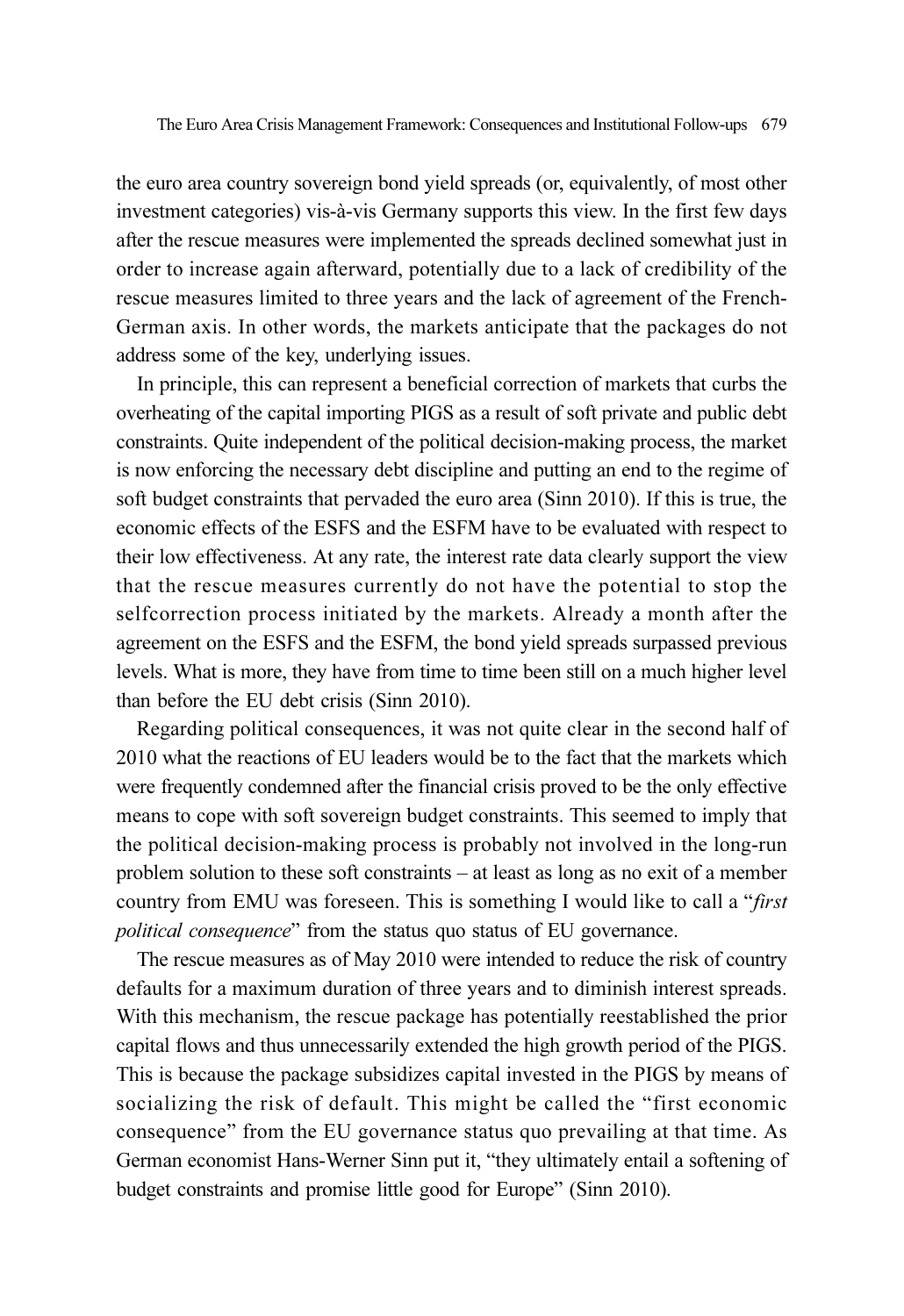A second order economic problem would consist of a further initialization of capital flows that were already excessive before. Projects with an inferior marginal rate of return would continuously be financed which would, according to standard growth models, lower the growth of aggregate GDP in Europe. This could be labeled the "second economic consequence" of the status quo. In the worst case, the default risk would become even larger due to poorer growth prospects, with potential contagion of all euro area member countries (Sinn 2010). A default of the major European countries would then have unpredictable effects on the political stability of Europe. In a sense, this represents the "second political consequence" of the institutional status quo in the euro area. As stated above, increasing bond spreads in the euro area could well be interpreted as an early warning sign that markets did not trust the rescue packages.

Just to summarize: the good news contained in the above analysis is that marketled equilibrium reversion (i.e. convergence) without political intervention might generate more balanced growth in the euro area, smoothing out the external imbalances within the euro area. An increase in prices and wages will reduce, for instance, Germany's competitiveness and foreign account surplus (Gros 2010a). This macroeconomic result corresponds with the vigorous demands of French officials like finance minister Christine Lagarde. However, this pattern is produced in an endogenous fashion rather than exogenously by means of government-led wage negotiations, as a consequence of the redirection of capital/savings flows and the induced economic boom (Gros 2010a, Sinn 2010). However, this process may take time, something in between a complete business cycle and a decade because some restructuring of the labor force is involved. For instance, within the PIGS, labor has to move from the non-tradable to the tradable sector, which might lead to political resistance.

# IV. New Institutions and/or Modes of Decision-Making?

The European Union and the EMU were and are in dire need of a model of economic policy management that, on the one hand, delivers more than the hitherto implemented fiscal coordination and the latest ad-hoc responses to the crisis and, on the other hand, a solution that cannot circumvent market forces but has to live with them. Many political and economic actors label this kind of management economic governance. What it actually means in EU institution circles is a more effective management of national fiscal policies, and the monitoring and correction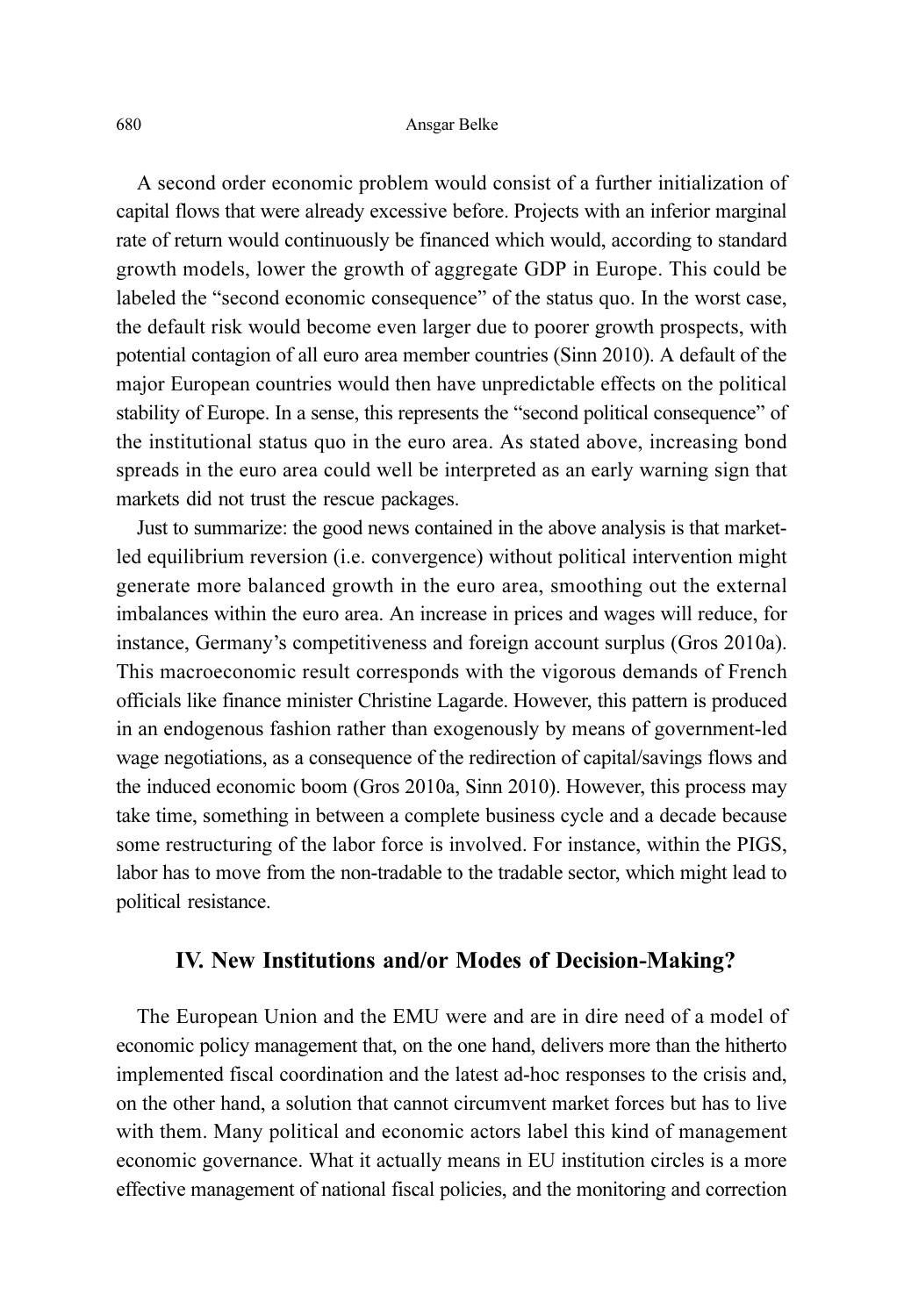of negative macroeconomic developments like the lack of convergence in growth and a permanent crisis mechanism (Heinen 2010).

The Council of European Heads of State or Government agreed on "first orientations" regarding economic governance on 17 June 2010. With respect to fiscal policy, the effectiveness of the medium-term objectives of the preventive arm of the SGP has to be enhanced, for instance by employing sanctions, national budget rules, and medium-term budget planning by EU member states. Government debt, both its level and its trend, must play a bigger role in the SGP. In addition, stability programs for euro area countries and convergence programs for non-euro area countries were envisaged to be presented for screening to certain European institutions before their adoption from 2011 onwards in the framework of the "European semester." The aim of the "orientations" is to reach better coordination and to arrive at timely action in case of negative developments. Quite important in view of the Greek case, independent statistical authorities have to assure the quality of statistical data. The agreements on stricter macroeconomic surveillance stipulate the application of a scoreboard for an assessment of the trends in competitiveness and macroeconomic imbalances, and identifying negative developments in a timely fashion (Heinen 2010).

Ideas for joint economic governance were under discussion in the task force headed by Mr. van Rompuy. Publication of the first proposals for the future management of economic policy in the European Union and EMU was due in October 2010. Important position papers have been published by the EU Commission (May 12 and June 30, 2010), the European Central Bank (June 10) and the finance ministers of Germany and France (July 21, 2010) with proposals for European economic governance (Bundesministerium der Finanzen 2010, European Commission 2010a, ECB 2010a).

The position papers contain both proposals for effective coordination of fiscal policy and macroeconomic surveillance, as well as proposals for future crisis mechanisms coined for the European Union and the euro area. The proposals of new modes of governance in terms of institutions and decision-making share similarities, but there are also remarkable differences between them. Their most striking similarity is that they direct their efforts solely at preventing failure instead of preparing for the failure of a member state in order to mitigate the consequences. This is hazardous because of the nearly unchanged macroeconomic problems of Greece, Portugal, Spain, and Ireland. What is more, as long as no member country is granted to go insolvent, the euro area can continue to exist only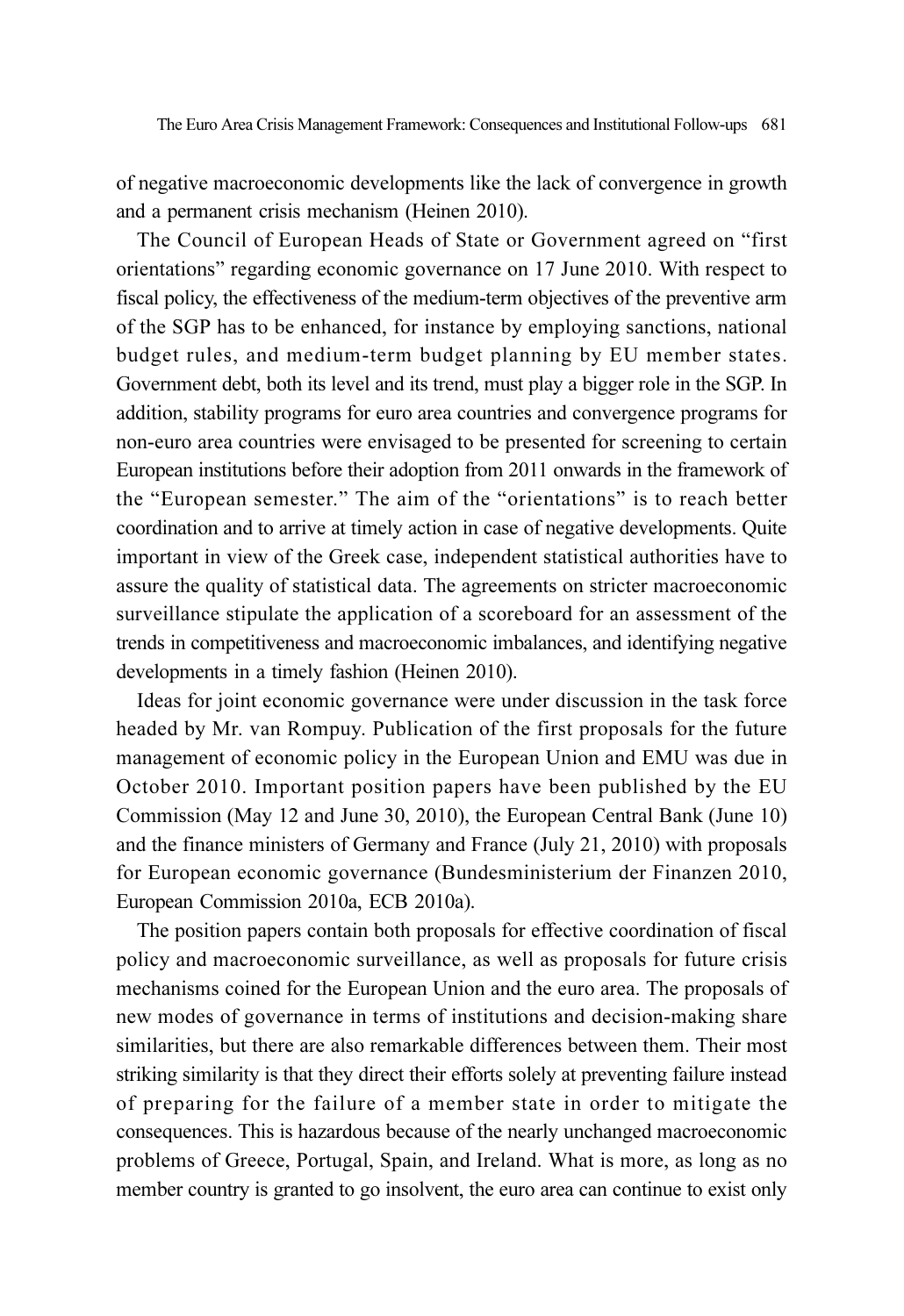if all its members act in a cooperative manner.

## A. Institutional alternatives to support the stability of the euro?

The preventive arm of the SGP is intended to enable more extensive intervention in national budgetary policy in the future, with a stronger focus on the sustainability of government debt and the condition that national budgets must be run compatibly with the SGP. Sanctions proposed by the Commission, and the German and French finance ministries, consist of the lodging of interest-bearing deposits by member states not complying with the medium-term objectives of the preventive arm. The ECB did not issue concrete proposals for sanctions, but did so for surveillance mechanisms. It proposed the introduction of an independent fiscal agency to conduct permanent surveillance (Heinen 2010).

With respect to the corrective arm, there was discussion about speeding up the excessive deficit procedure (EDP), and imposing quasi-automatic sanctions together with a reversal of voting arrangements. The latter implies that Commission proposals would then have to be rejected by a qualified majority of the Council. It is important to note that at present they must be approved. This last proposal that referred to a new mode of governance in terms of decision-making stems from the ECB and reaches further than the provision originally agreed upon by the European Council. This meant there was no prospect of its implementation for the time being because it would potentially presuppose an amendment of the treaty (Heinen 2010). Moreover, its democratic legitimacy was at stake.

The final recommendation made by the Commission and the Franco-German duo was the introduction of a "European semester." The semester consists of a phase in the first six months of the year during which the national budgetary policies and the economic policies of member states are coordinated for the following year.

A common feature of all macroeconomic coordination proposals is that they proposed an installment of an early warning system accompanied by intervention measures administrated by the Commission. However, the individual proposals came up with different indicators and different types and prospective severity of the sanctions. As expected, the strictest stance has been taken by the ECB. It proposes sanctions that are modeled on the EDP. Closely connected with this, Heinen (2010) points to an interesting Franco-German proposal at that time potentially entering into a political arrangement when voting is being conducted to achieve a de facto denial of voting rights. This proposal would not require a treaty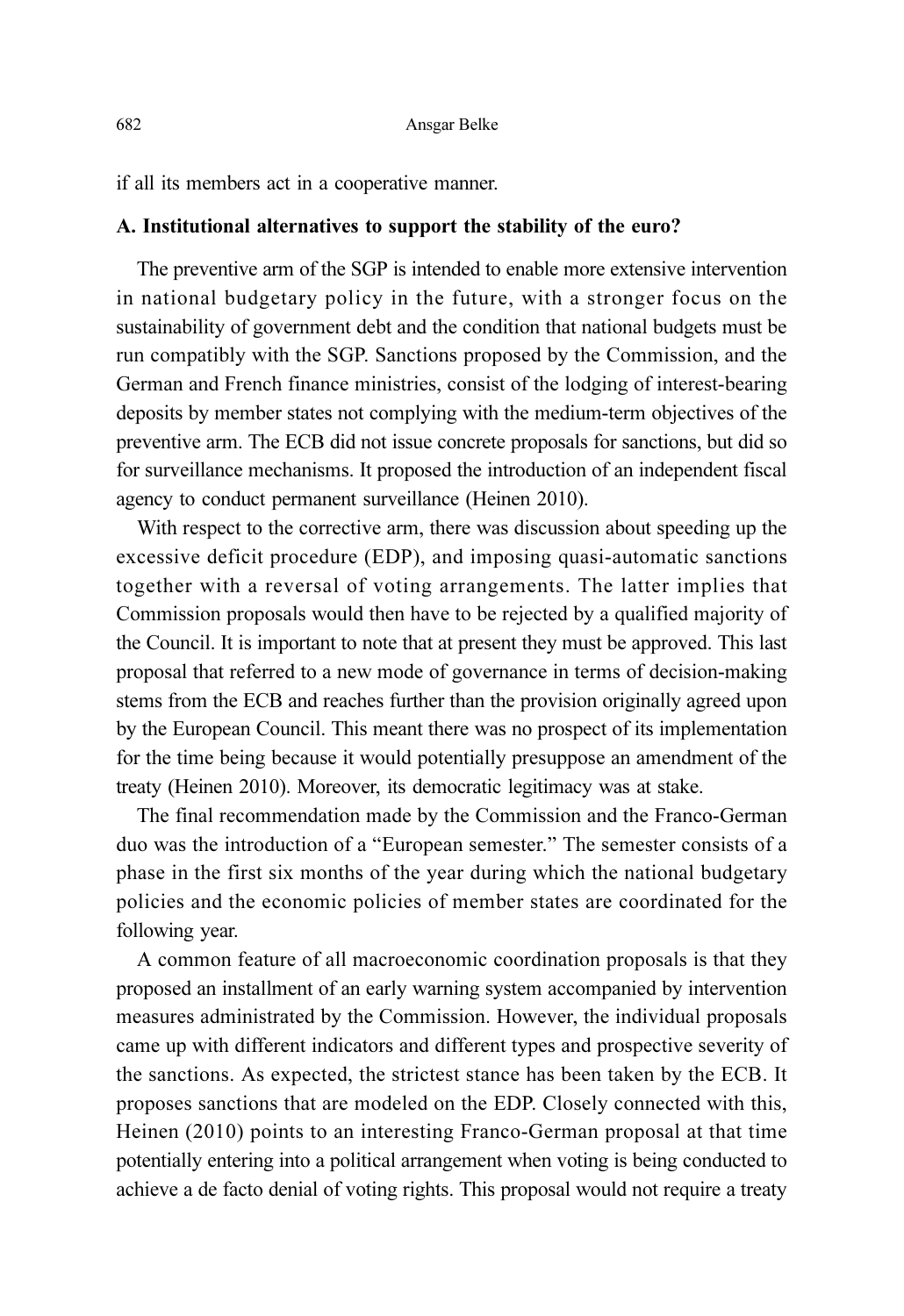amendment and, thus, serves the principle of democratic legitimacy.

Finally, all proposals called for a crisis mechanism for countries in serious difficulties. This mechanism could only be set in action under strict conditionality to minimize the risk of moral hazard. The ECB also published proposals regarding the establishment of a euro area crisis management institution, which would have many of the features of the EFSF (Constâncio 2010). Also, and especially from the ECB's perspective, it is crucial to minimize the risk of moral hazard, which is always implicit in any ex ante rescue mechanism and might impact on mediumrun expectations of inflation. Strong conditionality, reproducing the EU/IMF financial support to Greece, and graded sanctions in case of non-compliance with conditionality, escalating to a de facto loss of fiscal autonomy as the extreme form of sanction, would be institutional safeguards (Constâncio 2010). While the Commission's proposals emphasized solutions and compliance with certain conditions, the ECB's focus was on sanctions. This is tougher but could hold even greater potential for conflict. Currently, however, this does not present an acute problem as the existing crisis mechanism (EFSF) bought time and will not need to be replaced until 2013 (Heinen 2010)

Some of the ideas set out in the Commission's June 2010 Communication on enhancing economic policy coordination for growth and jobs were close to the ECB's proposals (EU Commission 2010b). However, for instance, Constâncio (2010) argues that the ECB's proposals were somewhat more ambitious because they "feel that the situation requires a quantum leap forward in strengthening the foundations of EMU and moving towards a deeper economic union" (see also Bini Smaghi 2010).

## B. The position paper proposals: an assessment

Heinen (2010) presents an excellent and compact synopsis of the position papers and also assesses the proposals contained in terms of three realizations of grades. The main result is that the European Commission, the ECB, and the German and French finance ministers have produced clear papers that are not grounds for optimism. Their analysis of the key underlying problems is lucid and focused. The recommendations, however, according to Annunziata (2010) and others, indicate that we are about to repeat the same mistakes of the past again.

The suggestion of the Commission to introduce a more comprehensive framework of ex-ante policy coordination, with a European semester, aims at keeping individual countries to their fiscal targets and avoiding persistent intra-euro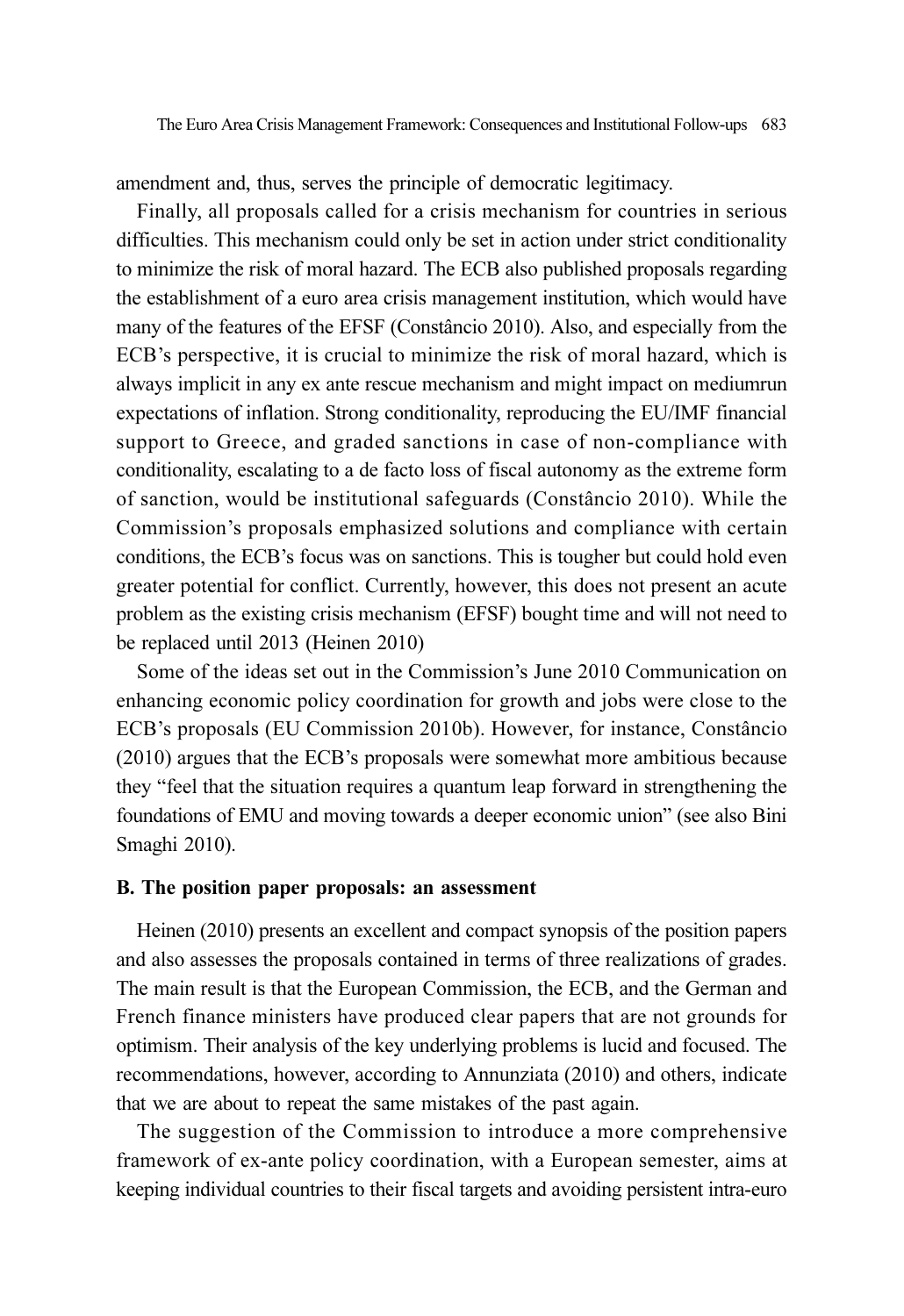area imbalances (Belke, Schnabl and Zemanek, 2010). But it is left open what could actually force countries to change their budget plans according to the Commission's recommendations. The Commission also proposes that countries exceeding the SGP deficit ceilings should be forced to set aside funds in interest bearing deposits. But again, as Annunziata asks, "what makes us think that these interest bearing deposits would be enforced, when the fines already envisaged in the SGP have never been levied?" Commission proposals would then have to be rejected by a qualified majority of the Council. But in scenarios like the current one in which the qualified majority of member countries have preferences that go beyond the notion of EU economic governance as a mere hardening of the SGP, credible enforcement of budget discipline might become a difficult task even in good times.

The problem inherent in both the old and the proposed SGP is that they have no mechanism to override national sovereignty. Taxing and spending decisions rightly rest with the elected representatives of each individual country, and since there seems to be no appetite for full political union at least in the former hard currency countries, this is not going to change.

# V. Three Possible Alternatives

## A. Expulsion of a country from the euro area

There are then only three possible ways of setting the right incentives for fiscal discipline. The first would be for the euro area to use the only credible threat available to any club: to revoke membership. The treaties could in principle be amended to specify conditions under which a country would be automatically expelled from the euro area (Neumann 2010). However, this might be a too "Germano-centric" solution for the majority of countries.

What is more, some argue that there are at least two serious flaws in this idea (see Annunziata 2010). The first caveat is that the punishment might be "too harsh to be credible": expelling a country from the euro area would have serious impacts on the sinner and dramatic spillover effects on other members. The second is that it would provide an ideal setting for speculation, the nemesis of European politicians. A country approaching the conditions for expulsion would quickly find itself under immense market pressure, as some investors would bet on its inability to redress the situation and others would need to hedge themselves against the potential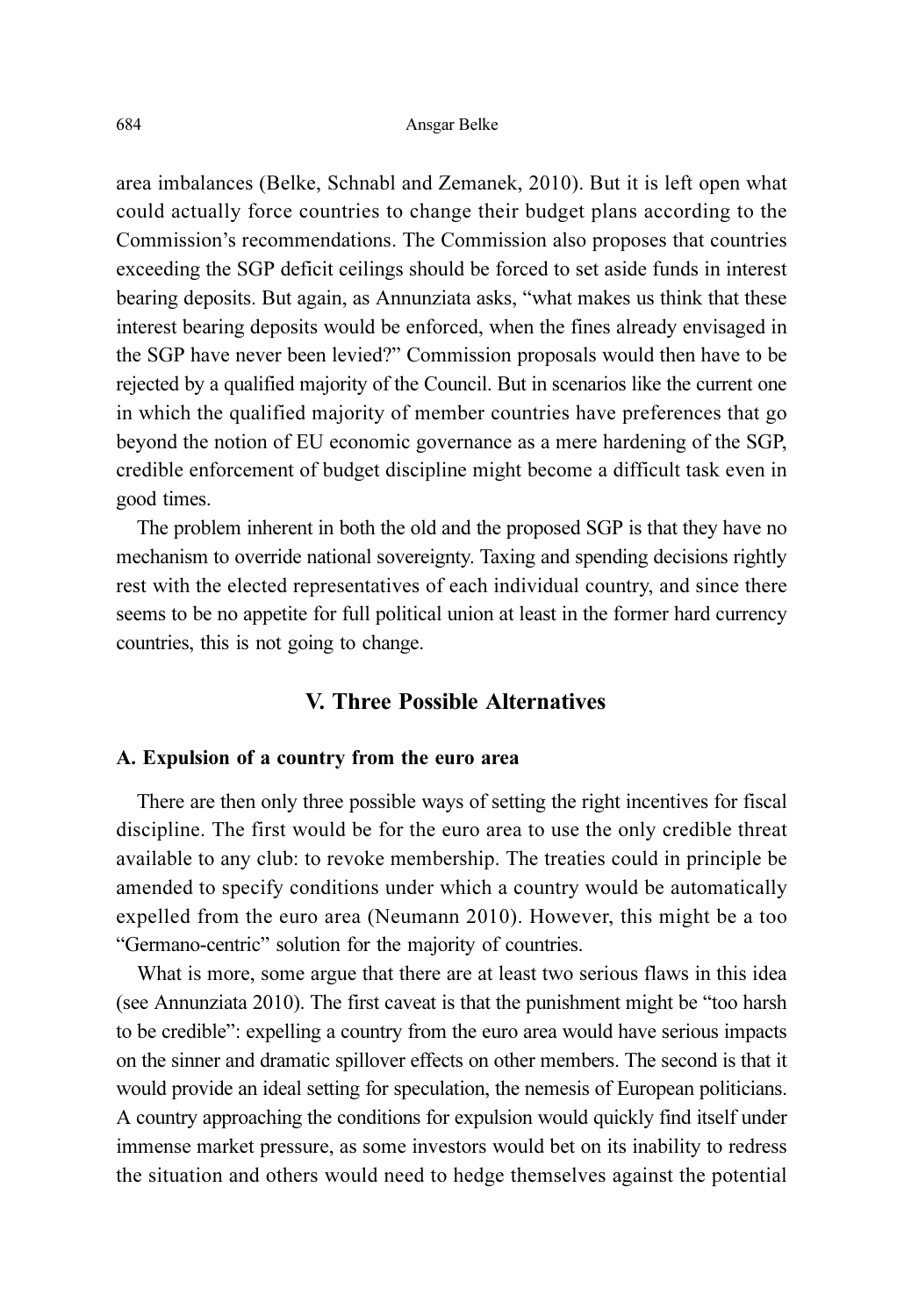consequences of it being kicked out (Annunziata 2010).

One could argue that this misses the point because the fundamentals of Spain and Italy, especially in their self-financing capacities, appear much stronger than those of, for instance, Greece and Portugal. And this in itself speaks against the case that contagion might pull also Spain and Italy down. Moreover, neither Spain nor Italy would gain much from a default since most of their public debt is held by their own citizens. A default would thus not lower the foreign debt of the country (Gros 2010c). The litmus test for the euro area is thus not whether it is able to save a country like Greece, but instead whether it can protect members from speculative attacks that do not suffer from any insolvency problem (Gros 2010c).

### B. Implementation of a european monetary fund

A second solution would have been the immediate installment of any sovereign default mechanism such as a European Monetary Fund (EMF), i.e. the conversion of the starting capital provided by the European Stabilization Mechanism which currently is not more than a Special Purpose Vehicle into a EMF, which will be discussed more below.

## C. "Hard-coded" national fiscal limits

A third potential solution would be to "hard-code" fiscal limits into each country's legislation by means of automatic, binding, and unchangeable rules. Annunziata, for instance, advises euro area policymakers adopt the Polish procedure that lets the constitution set a public debt ceiling. Every euro area member country should be obliged to implement this clause in its own constitution as a condition-sine-qua-non for uninterrupted membership. Annunziata also proposes that any deletion or amendment of this clause later on should lead to an automatic exit from the euro area. A mechanism to override national sovereignty would no longer be necessary, since each national legal framework would automatically preserve the common fiscal rules. By obeying the bottom-up, i.e. subsidiarity, decision pattern his would clearly serve the principle of democratic legitimacy. "It is hard to force a country to follow the policy dictates of its neighbor," Annunziata argues, "but it should be much less controversial to argue that all members of the club should pledge allegiance to the commonly agreed rules in a fully binding way."

Such a solution turns out to be politically demanding. But authors like Annunziata correctly state that the challenges are severe enough to justify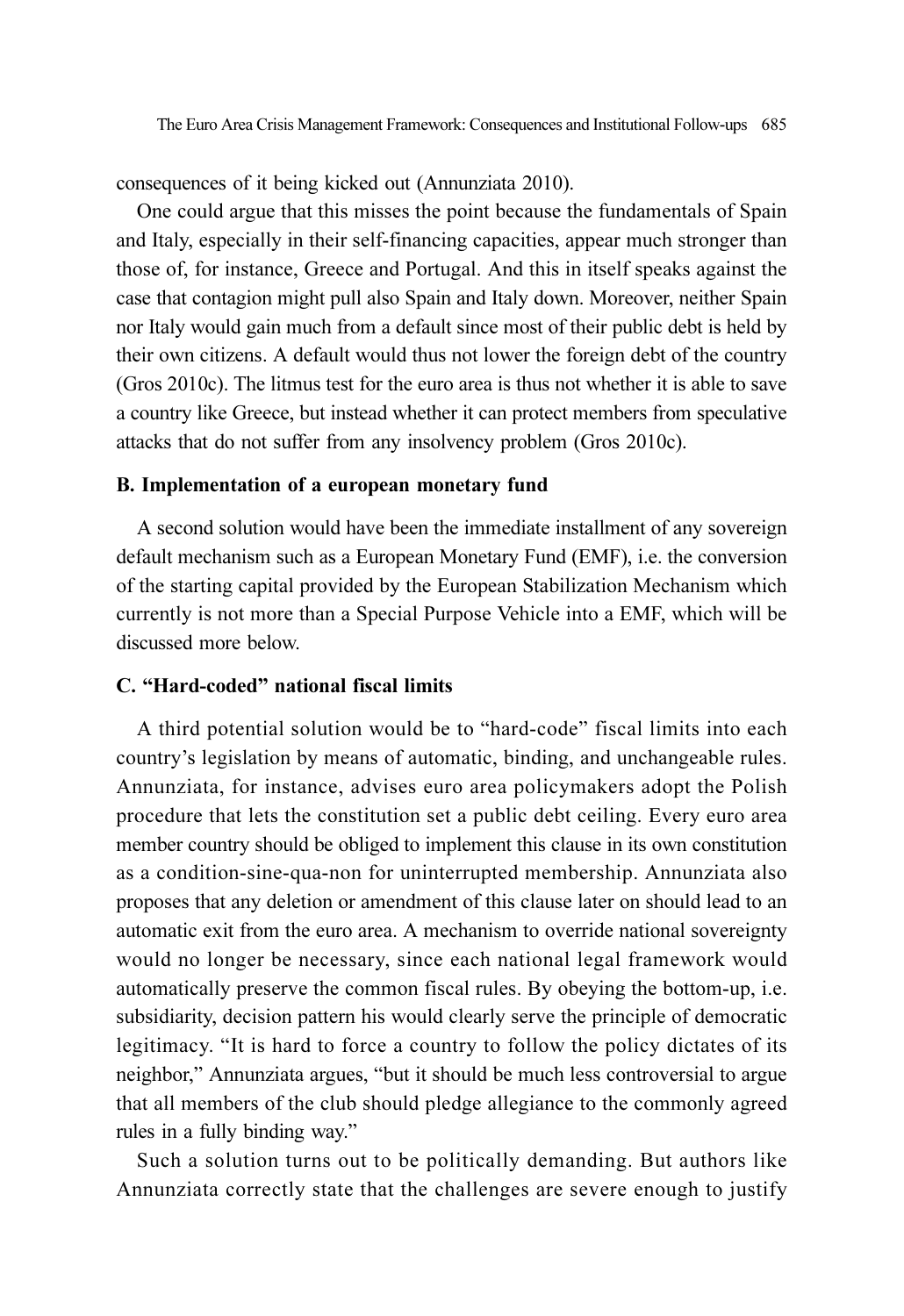politically courageous decisions. The euro area with its current institutional framework has sown the seeds of a larger moral hazard problem that will not be made obsolete by the conditionality connected with EU loans. One option for countries to cope with this problem is to internalize the euro area's common objectives. As Annunziata puts it: "Requiring countries to amend their constitution sets the bar high - but it is the kind of step that would demonstrate near-irrevocable commitment to fiscal discipline, and the dividends in terms of credibility would be enormous"

In this sense, it would be a waste of time to continue with a SGP that is unenforceable (because it can never override national sovereignty) and time inconsistent (because when the time to tighten policy comes, countries have no incentive to do so). The euro area member countries should commit to serious fiscal responsibility, the price to pay for remaining in or acceding to the euro area. This commitment could be made binding and effective by embedding the common fiscal rules within national legislation (Annunziata 2010). But the problem with this is that it seeks to bind the hand of future national legislatures, something that may be just as difficult to accomplish politically because, again, it dilutes discretionary control of fiscal policies. If future national interests dictate that the nation would be better off outside the common currency system (if the costs and burdens of staying outweigh the benefits), future legislatures would repeal such clauses. Such a solution must be coupled with a mechanism to ensure that the benefits from exiting almost always outweigh the costs which appears to be prohibitively difficult.<sup>3</sup> Moreover, this institutional solution would of course not directly tackle the remaining larger problem depressing the euro area and is hampering convergence, i.e. the lack of progress in structural reforms. However, imposing binding limits on fiscal deficits would indirectly reinforce the governments' reform incentives since higher growth rates would render fiscal adjustment less painful. How would this work for countries already at the debt limit? But any "reforms" to stimulate growth while avoiding spending increases and tax cuts are close to impossible. The only avenues remaining are regulatory liberalizations that would not affect the budget directly and negatively. Whether such reforms are available and politically feasible on a sufficiently large scale needs to be evaluated carefully before.<sup>4</sup>

<sup>&</sup>lt;sup>3</sup>I am grateful to an anonymous referee for this argument.

<sup>4</sup> I owe this argument to an anonymous referee.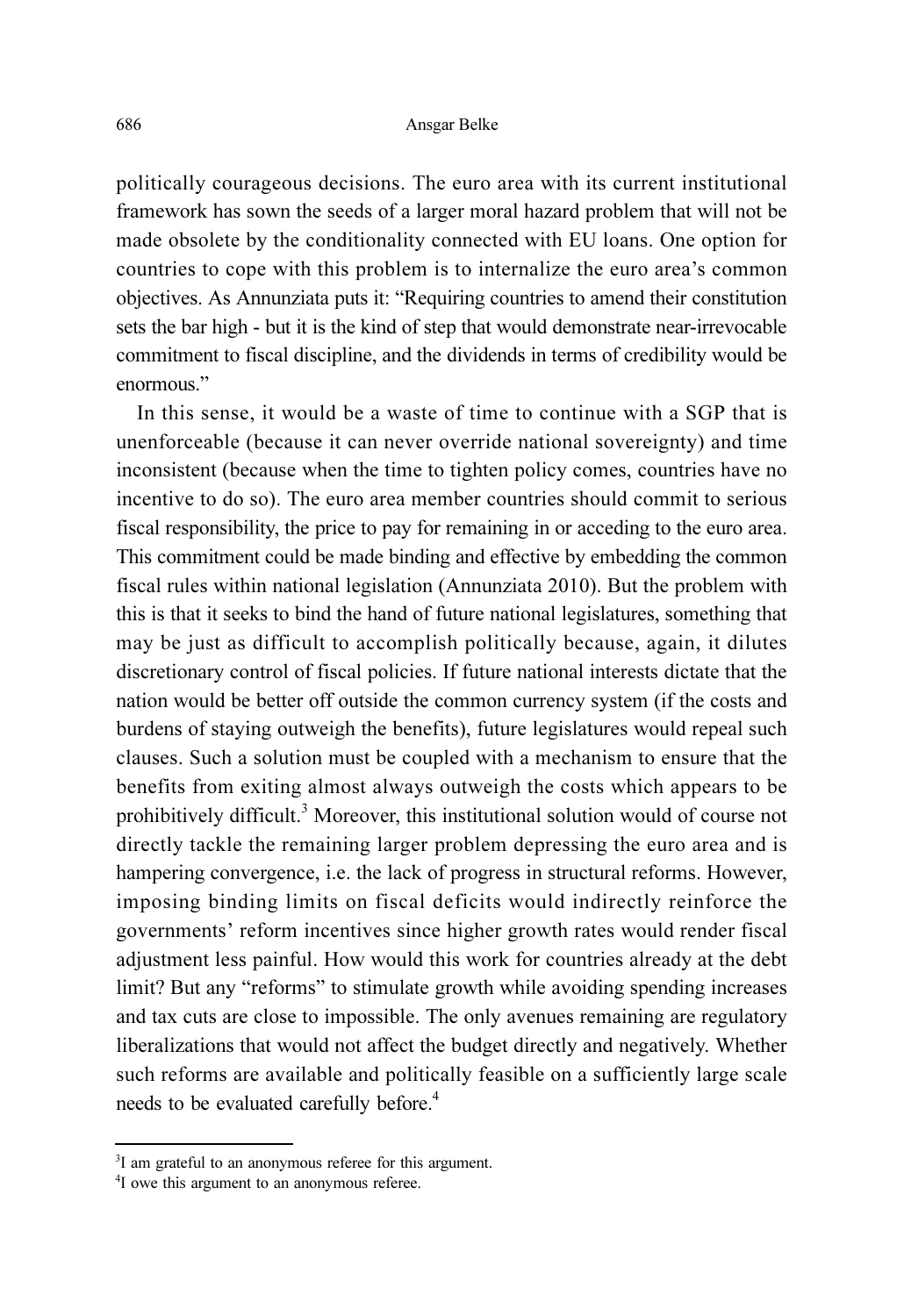The Euro Area Crisis Management Framework: Consequences and Institutional Follow-ups 687

#### D. A postscript to the proposals

With regard to economic policy, it was clear that the issue of different proposals for euro area and non-euro area countries would come onto the agenda again sooner or later. Such a differentiation was emphasized in the position papers published by the Commission and by the Franco-German finance ministers. They stressed sanctions and conditionality to a lesser extent for non-euro area countries. Whereas leaving room for convergence might be a plausible first glance argument in favor of this unequal treatment, the question looming on the horizon is whether and by how much an economic "core Europe" could decouple itself from the noneuro area countries and, by this, indirectly lower their probability to enter the euro area in the future.

As for the European semester, the treatment and integration of national parliaments disposing of budgetary prerogatives is a critical issue. The national parliaments tend to insist on exercising their rights that makes a European peer review of draft budgets prior to the national budget process unlikely in the near future. This creates a constitutional problem that could not be solved by integrating the European Parliament. These problems notwithstanding, the European semester would even be useful for coordination by means of the exchange of information and creating transparency of information flows (Heinen 2010).

Finally, it would have been interesting to see whether and by how much market expectations would be impacted by quasi-automatic sanctions and a reversal of the burden of proof in the EDP. It cannot be excluded that the triggering of the EDP could have caused significant reactions by the markets. On the other hand, a change in processes of this kind, like the European semester, would be a clear sign of a paradigm shift toward more serious budget coordination that could be rewarded by the markets (Heinen 2010).

All three documents, the position papers by the EU Commission, the ECB, and the French-German one, referred to the objectives of the Europe 2020 growth agenda. On the one hand, this might give reason for some commentators to hope that this growth agenda may be more successful than its predecessor (Heinen 2010). On the other hand, it may only serve to contribute to "Europe's competitiveness obsession," a notion coined by Gros (2010a). He asks whether higher productivity is leading to higher competitiveness and, thus, really the way out from intra-euro area divergences. Across the European Union, even the opposite is true in many cases. For instance, Ireland which experienced the highest growth in labor productivity at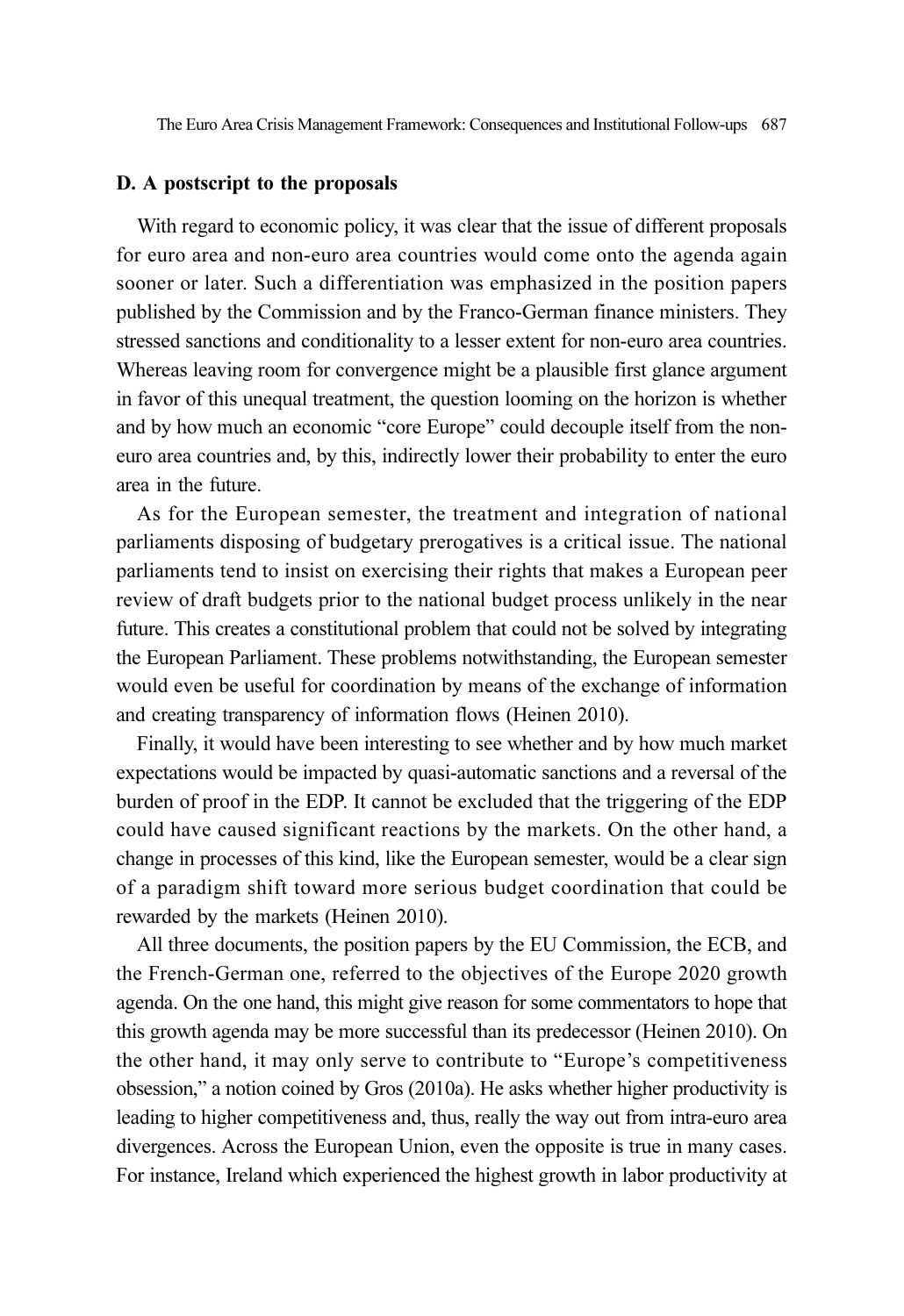the same time, lost competitiveness to the largest extent. This is because improvements in productivity are easily overwhelmed by changes in wages.

The last part of the puzzle is to solve the central question of what determines wages. There is ample evidence that, in the last ten years, the largest wage increases took place in countries like Spain or Greece that experienced the strongest domestic demand growth. Thus demand drives wages and not the other way round, since the PIGS suffered from the bulk of the loss of competitiveness after unemployment in these countries had fallen sharply. The statistical loss of competitiveness of the PIGS thus should not be traced back to inadequate reforms or aggressive trade unions, but instead to booms in domestic demand. The latter has been driven above all by cheap credit for consumption purposes in the case of Greece and for construction work in the cases of Spain and Ireland. This, in turn, translated into higher labor demand and, as a consequence, also to higher wages (Gros 2010a).

If excessive domestic demand in the PIGS was the problem, the solution to intra-euro area asymmetries should now be approaching. This is the other side of the coin of the purely marketdriven equilibriating process. In this section we have shown that international investors already curtailed credit to the PIGS. The bold austerity programs launched in these countries should contribute further to lower growth rates of or, in some cases, even a sharp decrease in domestic demand there. If labor markets are flexible, this should result in lower wages. Indeed, that is the key: labor-market flexibility on the way down as much as on the way up (Gros 2010a).

The proposition that governments "must do something about competitiveness" risks leading to an excessively activist approach to economic policy coordination, with governments and EU institutions constantly trying to influence wage-setting in the private sector" (Gros 2010a). This activist approach has the potential to work at least partially in the current crisis. However, if domestic demand starts to diverge again, the same activist approach will not be able to prevent future divergences in competitiveness. Enacting structural reforms is useful in many cases. However, fostering productivity takes years and there is no guarantee that it really feeds into higher competitiveness. Instead, the southern European member countries must accept that domestic demand has to fall to a level that makes countries independent of protracted inflows of foreign capital (Gros 2010a). Once this threshold is taken, it should be enough to give labor markets sufficient leeway to approach and to settle at its new equilibrium.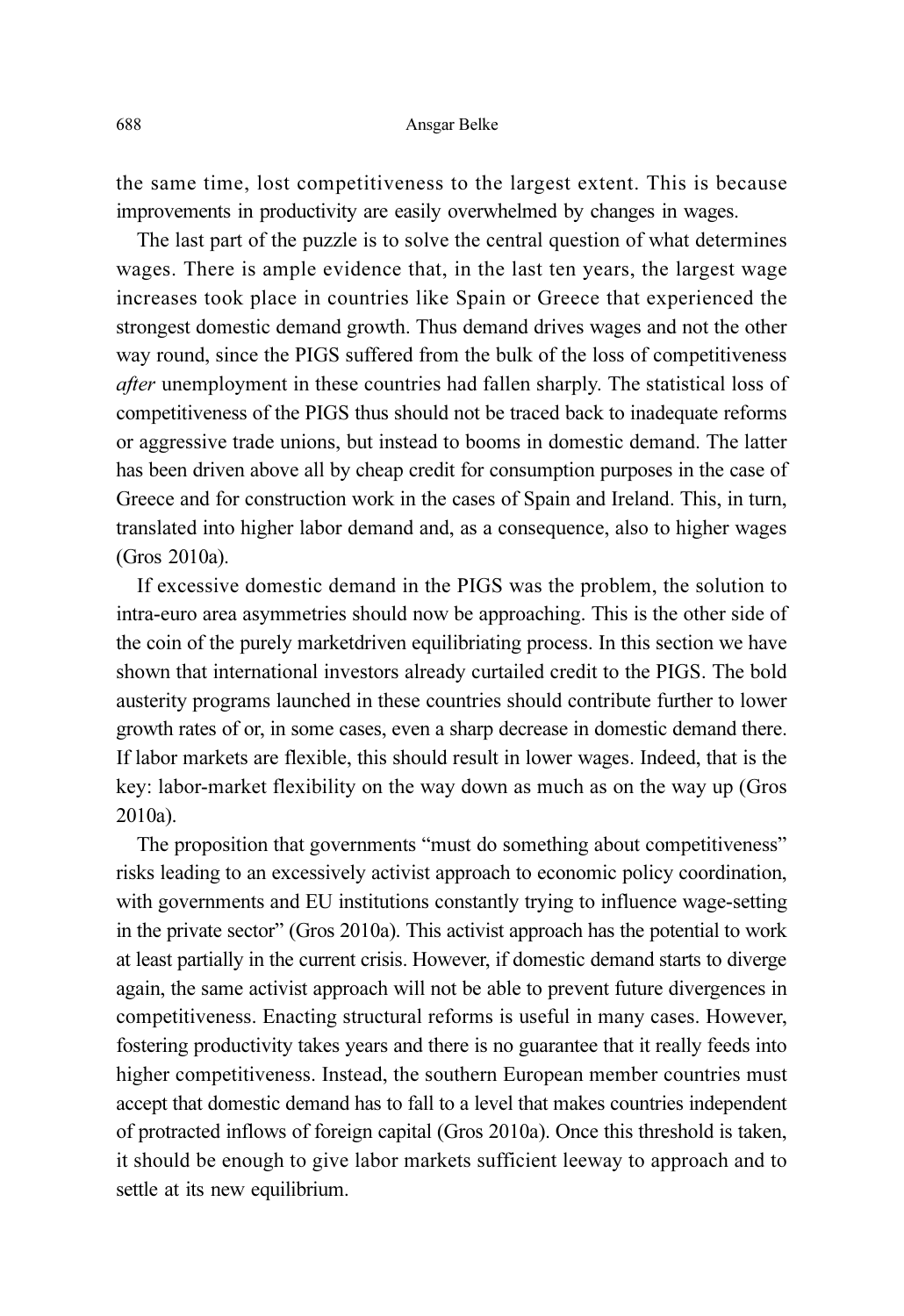The Euro Area Crisis Management Framework: Consequences and Institutional Follow-ups 689

### E. Preliminary conclusions

At the time of writing this paper, at the end of September 2010, it was much too early to check whether the work of the task force would actually endow the European Union and EMU with robust convergence enhancing measures in times of larger uncertainty than usual. The outlook appeared mixed, if the proposals made by the van Rompuy task force were based on the published orientations and position papers, and not on the three alternatives presented in this section. Their main problem is that they are based on the fiction that the euro area is strictly not allowed to lose even a single member. The proposal of a European Monetary Fund (EMF) is to get rid of the latter fiction but try to be as market and incentive compatible as possible.

## V. The European Monetary Fund: More Pros than Cons

Gros and Mayer (2010a) argue quite convincingly that setting up an EMF to deal with euro area member countries in financial difficulties is superior to the option of either calling in the IMF or muddling through on the basis of ad hoc decisions. With respect to its financing mechanism, conditionality, enforcement, and the orderly default mechanism involving creditors as well, it does entail more limitations to moral hazard than other proposals. Gros and Mayer have suggested that this fund operate as an insurance scheme based not on euro area country premiums, because the very existence of the EMF itself depresses CDS spreads and yield differentials within the euro area, but on the compliance of euro area countries with the Maastricht deficit and debt levels (Gros and Mayer 2010a, 3). The less disciplined a country is in budgetary matters, the more it would pay in. This might work much like an efficient preventive arm of the SGP.

Moreover, the ECB's 10 June 2010 position paper came up with similar positions without referring explicitly to the EMF. Most strikingly, the ECB proposals might also necessitate treaty changes, in the same way as the EMF does. This property, however, was used, for instance, by Angela Merkel as a K.O. criterion against the EMF (New York Times, 2010). Actually, it is a subject of debate whether you would need a treaty change to create an EMF or not. Up to now one can even think of a legal opinion saying that you do not need to touch the treaties to create such a fund, and that a unanimous decision of the 27 heads of state and government would do. But also in this case you may ask what is wrong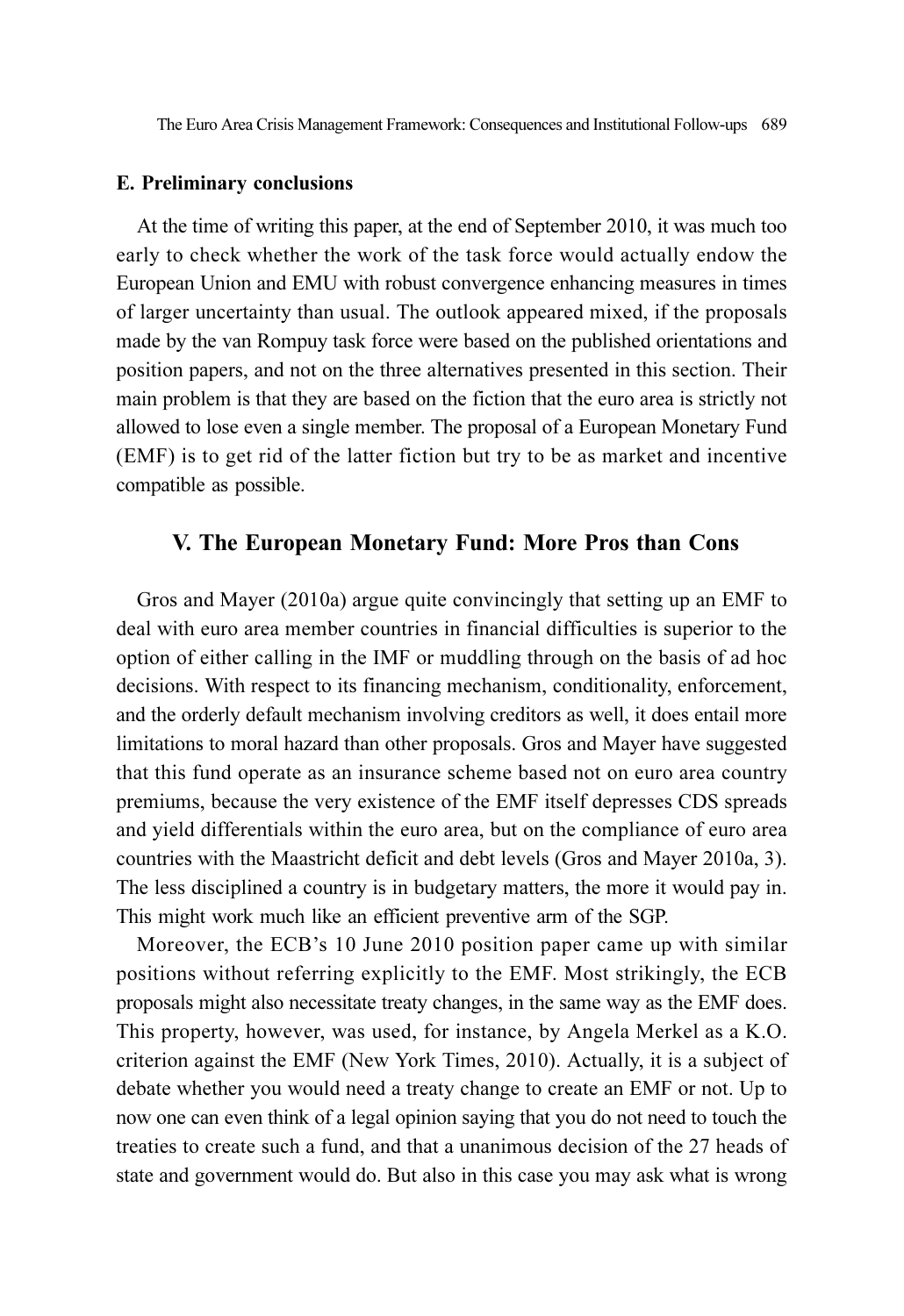with installing an EMF when the ECB comes up with a rather similar proposal and the latter does not even emphasize any need of a treaty change.

Thus it is interesting to see what the position of the German government will finally be with respect to the ECB proposals. Without a clear framework, decisions about how to organize financial support typically have to be taken hurriedly, under extreme time pressure, and often during a weekend when the turmoil in financial markets has become unbearable.

The proposal by Gros and Mayer is not meant to constitute a "quick fix" for a specific case. Greece is the problem today, but it will not go away quickly. The experience of Argentina shows that default arises only after a period of several years in which economic and political difficulties interact and reinforce each other. Failure is not inevitable, as the relatively successful experience so far with tough adjustment programs in Ireland and Latvia show. But what is unavoidable is a period of uncertainty. With an EMF, the Union would be much better prepared to face such difficult times.

But some countries, political leaders, and even the ECB have resisted the idea, raising concerns about having to bailout other EU countries due to their own reckless financial behavior. Others wonder whether an EMF is repetitive, overlapping with the IMF.

There are several arguments in favor of the view that installing an EMF is necessary beyond the role of the IMF. In the first place, a EMF creates a global and a regional system (Johnson 2010). Other IMF-like regional funds that have been created outside the euro might serve as the blueprint for it (EU Business, 2010). This would also deliver more symmetry in the distribution of funds worldwide. Another advantage is that installing a EMF avoids "foreign" IMF intervention, which might be strategically important in times of the euro area struggling for more impact in international organizations like the IMF or the G-20 (EU Business 2010). Any IMF bailout would undermine the European Union's legitimacy.

As expressed by the German finance minister, the European Union needs a EMF with power equal to that of the IMF for the internal stability of the euro area (BBC 2010). Moreover, the EMF is specially designed for the euro bloc, whereas the IMF was not designed for developed euro countries (New Europe 2010). Seen on the whole, thus, installing an IMF is neither just reinventing the wheel with an already existing suitable tool, the IMF, nor is a potential EMF which can dispose of the SPV billions of funds not big enough to save entire EU countries. It does also not seem to be the case that the IMF has true neutral bargaining power. Even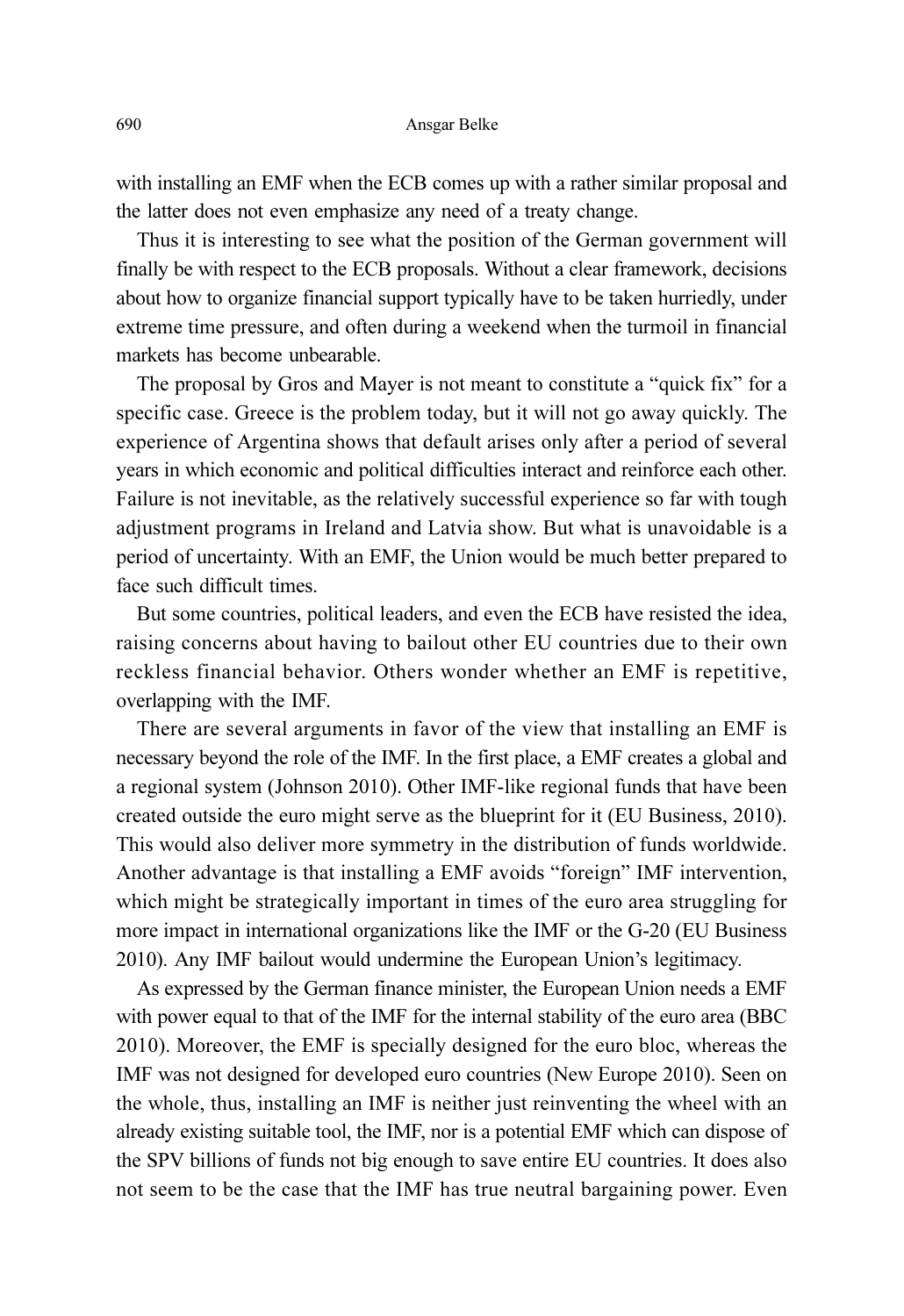without relying on a sometimes doubtful U.S.-bashing saying that the IMF is U.S. dominated and also follows strategic interests in supporting countries more leniently which grant the location of

U.S. military bases like, for instance, Greece, two facts stand out: 1) During the negotiations with Greece on the conditionality of the rescue package, the IMF proved less hardnosed than its two European counterparts of the "troika." 2) One could be forgiven for thinking there is only limited U.S. interest in the stability success of the euro area because this would eventually mean the loss of the reserve currency in the long run (Belke and Schnabl 2009).

In terms of efficacy, the EMF would be able to deal with crises effectively. The EMF would improve EU fiscal federalism/coherence without incurring much of a moral hazard (Thoma 2010) and, even more important would allow orderly sovereign default. It could impose tougher sanctions than the IMF (New York Times, 2010). The EMF could also enhance the transparency of public finances because its intervention mechanism in the case of failure would penalize all derivatives and other transactions that had not been previously registered with a special registry of public debt, which the EMF would maintain (Gros and Mayer 2010a, 4). Just to state that the EMF is not a short-term solution to immediate crisis does not make sense since the emergency measures already taken have opened a window of opportunity to install a long-run mechanism. The installment of an EMF is feasible because it could be financed effectively and would work much like the IMF, which stopped enormous bankruptcies in order to ensure the world economy's safety.

A simple funding mechanism would also limit the moral hazard that potentially results from the creation of the fund (Economist 2010b). Only those countries in breach of set limits on governments' debt stocks and annual deficits would have to contribute, giving them an incentive to keep their finances in order. This is exactly the reason it cannot be claimed that the EMF would encourage fiscal irresponsibility.

Concerning non-normal times, however, the EMF suffers from a drawback that is inherent in some other solutions such as the IMF solution, and the EFSF and its Special Purpose Vehicle. This drawback has, for example, been addressed by Perotti (2010) who argues referring to the Gros and Mayer proposal that: "(B)y the authors' calculations this facility would today give Greece access to something like. 65% of its GDP ... plus any additional discretionary fund from the pool of all accumulated savings. However, 65% of GDP would make no difference to Greece today; and ...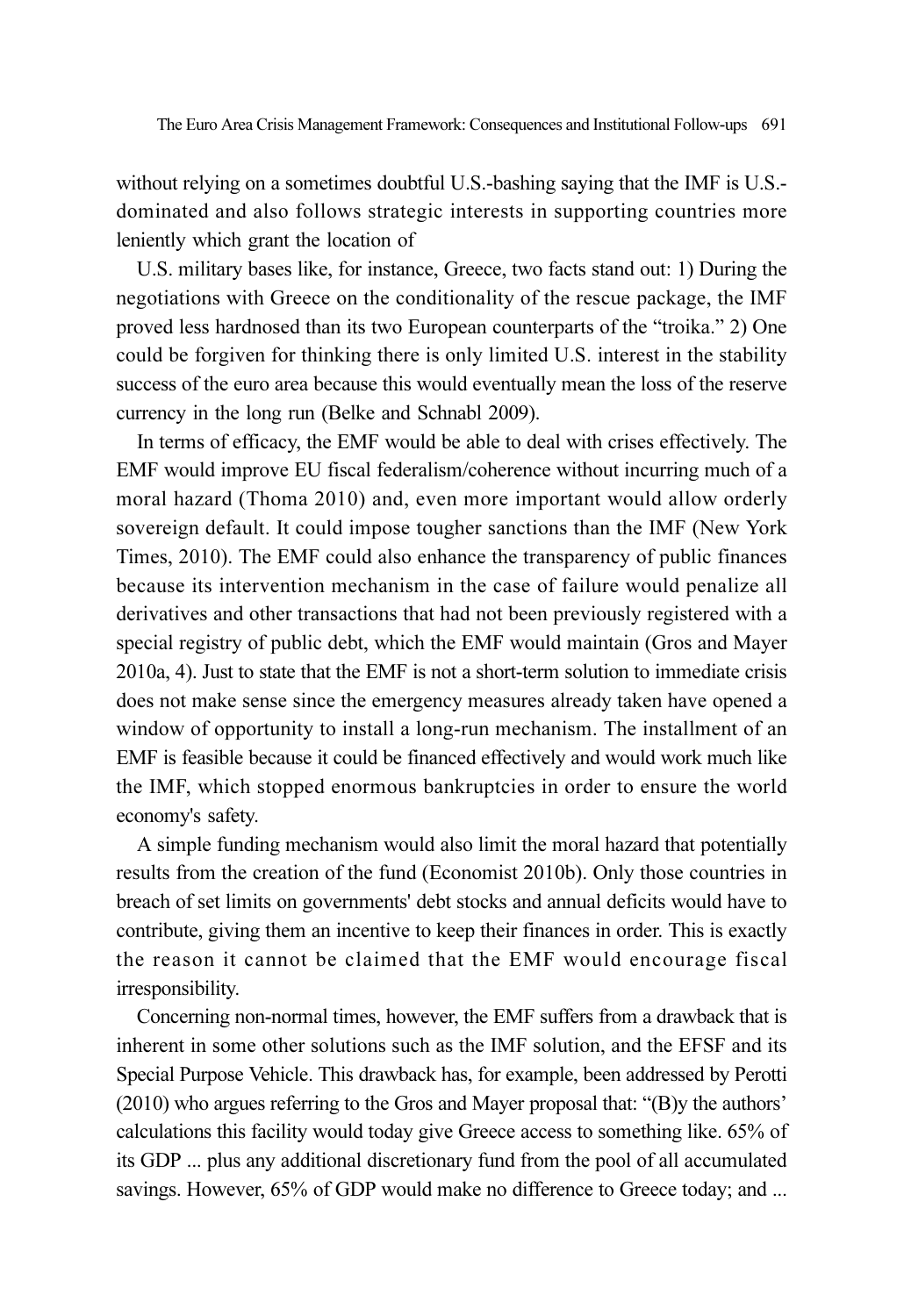the intervention needed would eat up the whole fund just for a small country like Greece. The key problem country, Spain, with a public debt just above the Maastricht level this year, would have made virtually no contribution to the EMF. In the end, effective intervention, especially when the risk of contagion is high, is likely to depend on the discretion of Germany and other non-problem countries, just as it does now." Moreover, the availability of financial means should be no problem since the newly created Special Purpose Vehicle could be directly converted into an EMF.

As for public opinion, the EMF follows two distinct principles. First, solidarity around EMF would matter more than moral hazard. Member countries of the European Union have signed up to the principle of solidarity. Hence, they can expect to receive support when faced with extraordinary financing difficulties. And second, during financial crises when a member state is on the brink of collapsing, public opinion should matter less than coherent plans to solve the crisis. The very fact that the EMF is funded proportional to GDP might be unpopular among big states. However, alternative institutional solutions such as the hardening of the SGP still rely on budget deficits and debt levels per GDP. In any framework of orderly default, creditors should be involved according to their involvement and this is often proportional to their GDP.

This is not to say that the EMF idea has no drawbacks. One potential problem might be that if the EMF is more strict in terms of its conditions, European countries will go to the IMF. Moreover, much like other sovereign funds solutions the EMF might siphon off capital and increase national borrowing costs (Gokhale 2010). The recent events around a potential Greek default have vividly demonstrated that in the absence of a mechanism to manage an orderly sovereign default, adjustment programs lack credibility and the balance sheet of the ECB is put at risk by the Securities Markets Program (Belke 2010). Only sovereign funds reveal the true opportunity costs to the initiators. However, if one chooses the way through the ECB and the printing press via the SMP, the opportunity costs of adjustment program wrongly appear to be close to zero. So, what is the problem in making opportunity costs explicit by increasing borrowing costs? The alternative would anyway, in view of our results, not be a separate hardening of the SGP but, instead, the introduction of something like constitutional national debt brakes or even a return to the paradigm of "let the market mechanism play."

Usually, higher borrowing costs and disincentives to adhere to fiscal limits under an explicit and formalized bail-out mechanism would become larger than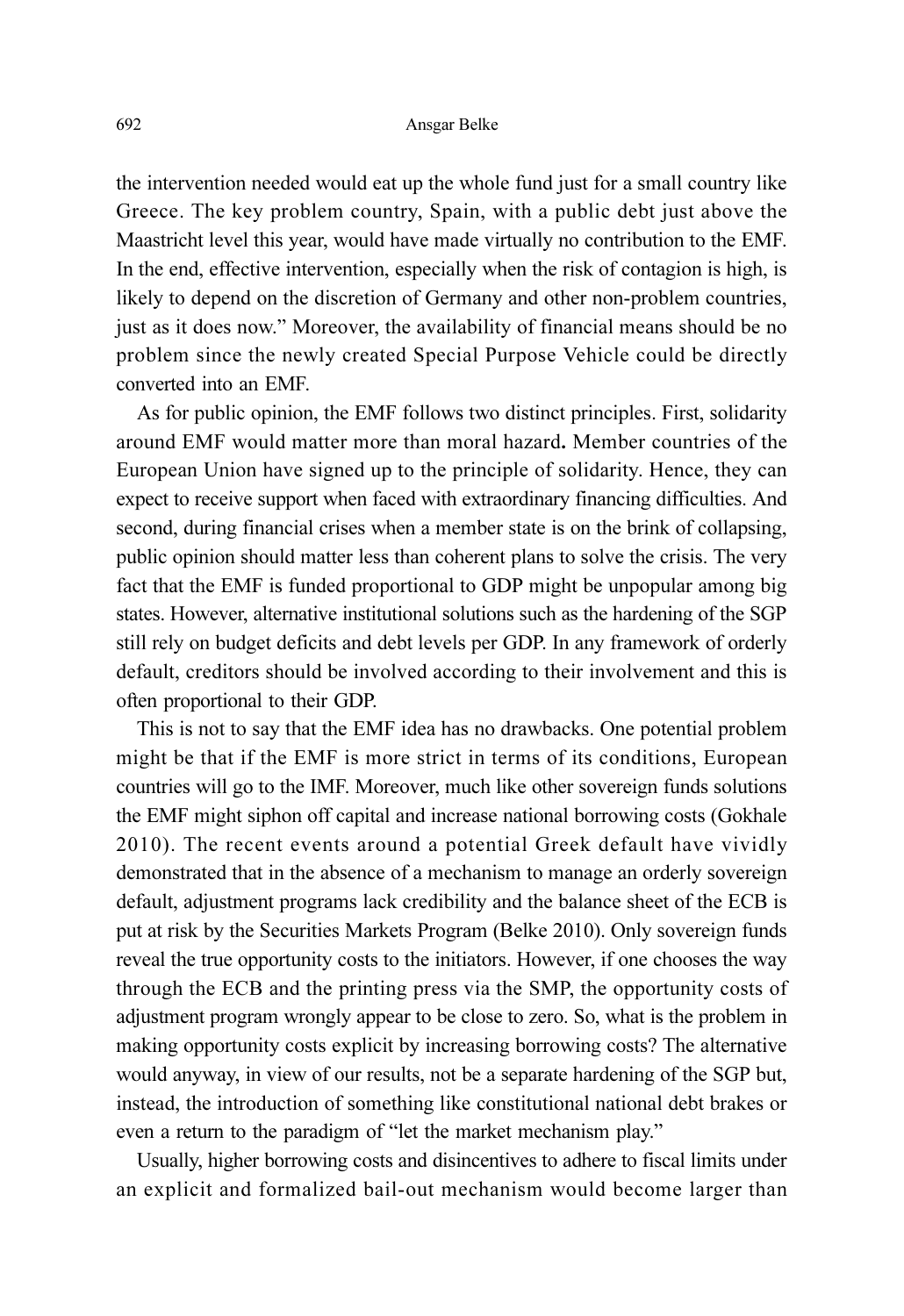necessary. But this is not the case for the EMF according to the concept by Gros and Mayer (2010). It does not at all lead to disincentives to adhere to fiscal limits because (1) they suggest that this fund operate as an insurance scheme based on euro area country premiums. The less disciplined a country is in budgetary matters, the more it would pay in and, thus, a simple funding mechanism would also limit the moral hazard that potentially results from the creation of the fund. (2) If adjustment is unsuccessful, EMF becomes the sole creditor of the insolvent country through (mandatory) debt exchange. Thus, the EMF imposes further conditionality (limits on new borrowing) of the insolvent country so as to assure that the country can repay the EMF. Any breach of the conditions and/or default on EMF means a breach of EU Treaty obligations. For the respective country, his would finally imply leaving the euro area and ultimately dispensing with (the benefits of) the EU (Belke 2010a).

The simplest idea is to clearly establish the links between benefits of adherence to fiscal rules -- greater structural incentives to become competitive and reap the economic benefits of monetary union -- to the costs of doing so. If monetary union is worthwhile, it must be on such a net-of-cost basis. If countries are not willing to pay the costs of EMU membership by adhering to fiscal limits without external enforcement mechanisms or bailouts, they should be allowed to exit.

Alternatively, (as it appears) if more of the benefits of membership by smaller countries are accruing to the larger ones (e.g. by expanding their export markets), then it makes sense to impose larger costs on the larger member states. But this is better achieved by the conditional assistance we are witnessing today -- and which appears to be going forward, albeit through a painful bureaucratic negotiation process. Without structures that clarify these cost-benefit linkages, there appears no hope to align the incentives for adherence correctly. But there appears relatively much hope of achieving this clarity via establishing an EMF (Belke.

The "let the markets play" scenario is a solution that is strikingly underrepresented in the wide array of public proposals of instruments to stabilize the euro up now (Sinn 2010, section 3). Although all countries have announced broad-based bank rescue packages, investors have differentiated between countries mainly on the basis of other, more country-specific factors (e.g. the fiscal outlook). This pattern is usually revealed in a euro area context by a comparison of ten-year government bond yield spreads of euro area countries over Germany and the expected budget balance relative to Germany in a couple of studies mentioned regularly in ECB outlets. This has also been valid more recently from February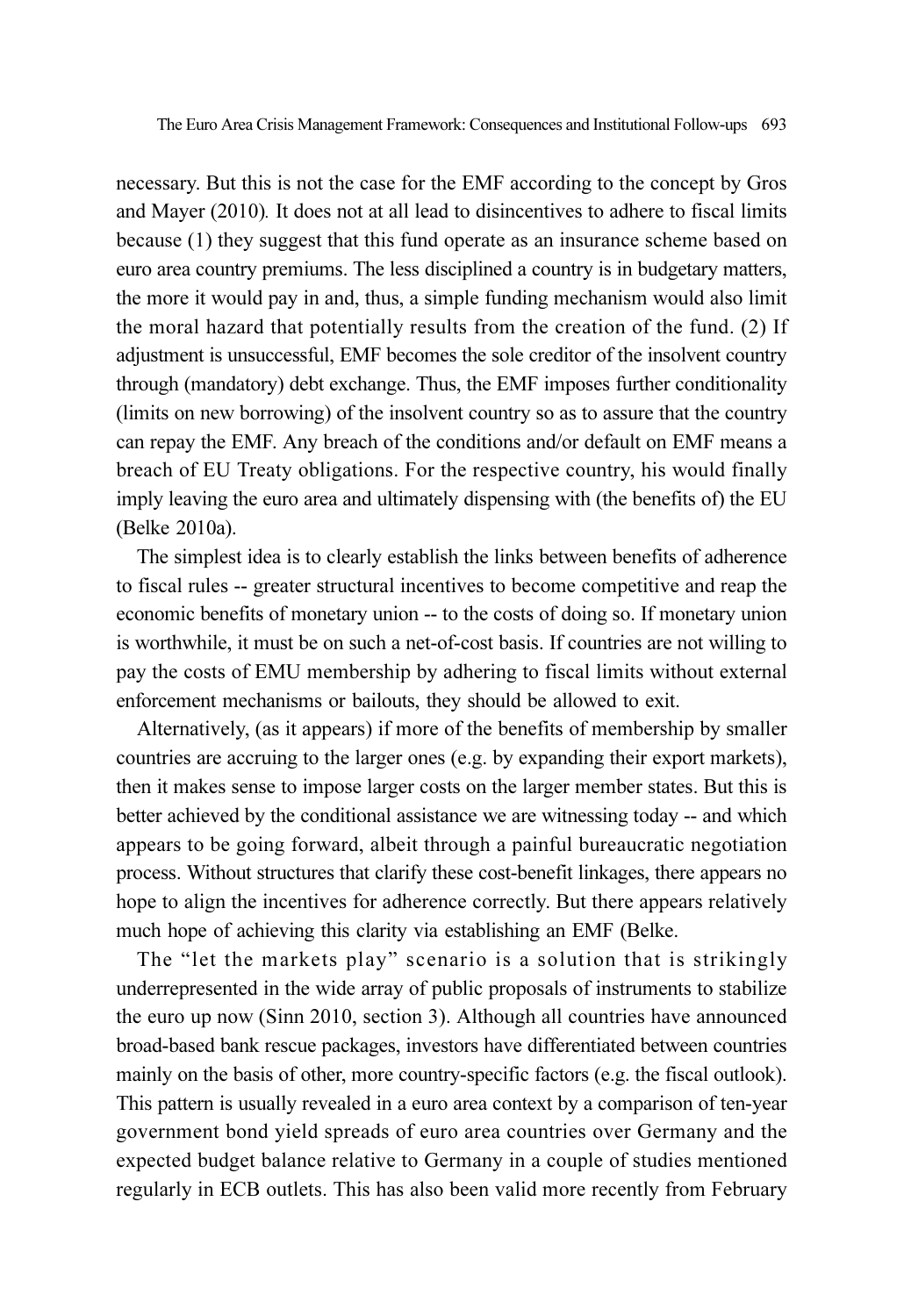2010 on, when markets have increasingly differentiated among the weak members.

A policy implication of these findings is that market valuation of sovereign risk remains a valid mechanism to discipline fiscal policy especially but not only in times of financial crisis. Therefore, some even argue that there is little justification for the claim that governments faced with high risk premiums during the crisis deserve the solidarity of other governments in the euro area (Schuknecht, von Hagen, and Wolswijk 2010, and the papers cited in my June 2010 briefing paper for the European Parliament (Belke 2010, section 1). As stated above, the EMF does not go as far as this but maintains a conditional solidarity, i.e. countries in financed difficulties are entitled for financial support according to their previous payments and their agreement to tailor-made adjustment programs supervised by the Commission and the Euro Group.

Another counterargument is that the EMF cannot be set up without a new treaty. The creation of the fund may indeed face legal impediments (EU Business 2010). German Chancellor Merkel says EU treaties, which currently forbid euro area countries from coming to the financial rescue of another, must be changed. That could prove laborious in the extreme, going by the years of referendums and special exemptions required to ratify the Lisbon treaty. Countries like France have little appetite for new treaty negotiations. But if this knock out criterion is applicable to the EMF, this should also be the case for the ECB proposal as of June 10.

Finally, some argue that investing EMF assets abroad could cause consternation (Gokhale 2010). To ensure a credible commitment to crisis avoidance, the fund should be invested in non-European financial securities. But that would move investment away from Europe -something which member nations are unlikely to support. Further research should check the validity of these arguments and, in addition, whether they are relevant for the alternatives to the EMF, too. If the cons are weighted more heavily than the pros, and strictly enforcing budgets appears better than creating EMF, the solution must be to go for hard coded national fiscal limits.

# VI. Not too Much Leeway to Act Independently– The ECB and Its Political Constraints

The first point I would like to make is the following. Since ECB representatives often argue that it had to engage itself in quasi-fiscal activities because politicians have not done their homework in terms of fiscal stability, it is important to look at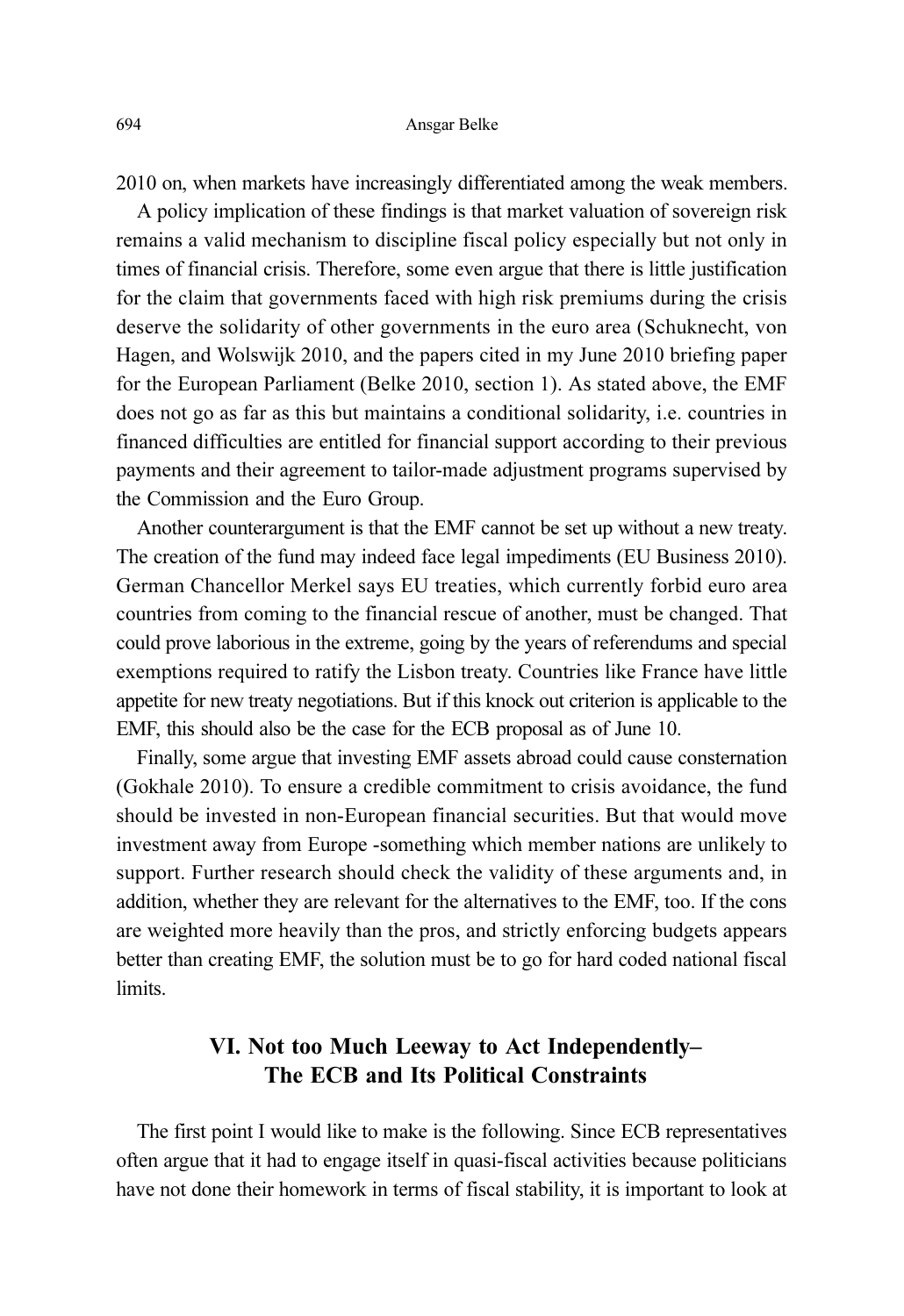the political economy of recent government (non-) action in the euro area. The recent proposals aimed at strengthening the euro area by the political leaders of Germany and France have received extensive criticism, even from key figures within EU institutions, for "offering too little, too late." Why are the major players of the EU dragging their feet in coming up with a comprehensive solution to the eurozone debt crisis – a problem which poses a heavy and immediate legacy for the era of Mr. Draghi, the successor of Mr. Trichet as well?

The answer is heavily related to how the current scenario which I will describe more deeply in the following tends to drive the markets and, hence, probably also the governments of the larger donor/guarantor countries. In early August 2011, a domino effect, leading to a significant plunge in bank assets, started to kick in because financial markets quite understandably do not wait for one country after another to be downgraded. Markets tend to anticipate the endgame, or at least one potential scenario of it, which probably consists of the unravelling of the entire EFSF/ESM structure (Gros and Mayer, 2011). And you can be sure that politicians are aware of it!

Markets were caught between three quite inconsistent constraints which cannot be alleviated by European politicians due to the given bargaining structure of the "game". First, a sizeable increase in the borrowing capacity of the EFSF is technically and politically not possible. Second, in the short- to medium run there will be no Eurobonds because it is against the interests of the largest and (still) most solvent guarantor country. And third the ECB is reluctant to engage in largescale purchases of financially troubled governments' bonds and to accept huge haircuts for over-indebted, i.e., insolvent countries such as Greece (as opposed to illiquid countries). The German government, for instance, is strongly inclined to support the ECB in this respect, because the German population was promised a financially and politically independent ECB and a strict national responsibility of member states for their public finances in exchange for its dispense with the DM (Belke, 2011a).

Moreover, the sophisticated structure of the "endgame" of the euro area is quite difficult to handle. Among others, there is an obvious incentive for weaker member states to become insolvent as long as there are enough guarantors available. Moreover, as the Deauville agreement among Merkel and Sarkozy as of October 2010 showed, it is the high time of package deals right now: in that case Germany gave in with respect to its target to harden the pre-emptive arm of the SGP and France. Caught in a minority coalition of countries with more sound finances (joint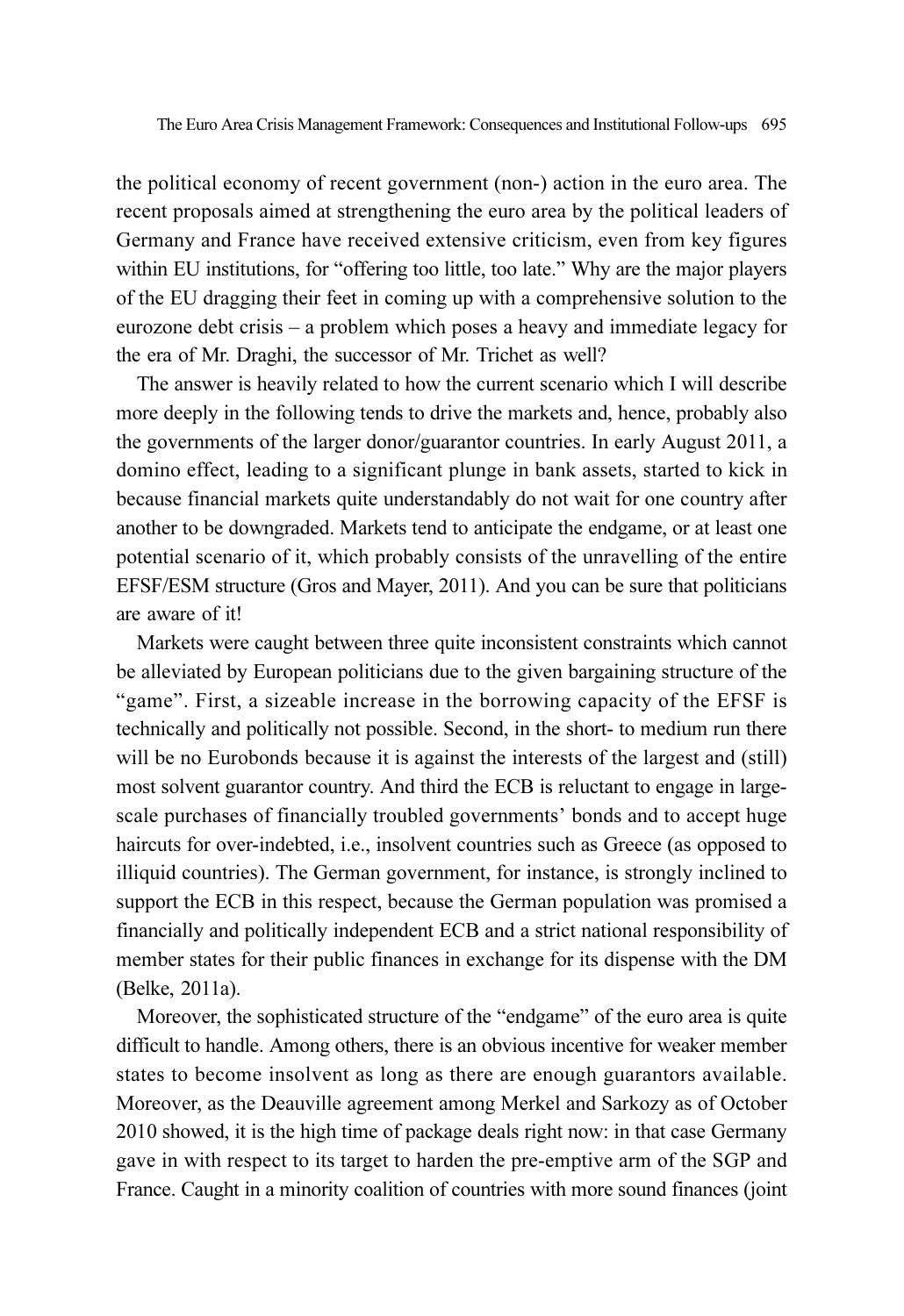with Finland, Austria and the Netherlands), Germany is especially keen on this kind of deals because it is fearing to be finally forced into agreements such as a "true" European Economic Government by the majority of euro area countries without having dominated the design of this new type of European economic governance (Belke, 2011a).

Finally, politicians of course strive to be re-elected by their home base. In Germany, for instance, federal elections will take place in 2013, i.e. the year in which the ESM will be put in place. Remember that Merkel lost important local elections in Northrhine-Westphalia immediately after she had agreed to the first Greek rescue package (Belke, 2011a).

Seen on the whole, thus, most of which looks like the often blamed hesitant and half-hearted politicians has a clear rationale. Economists would say: euro area countries maximize their power index, i.e. their probability of being members in winning coalitions (Belke and Styczynska, 2006, and Belke and von Schnurbein, 2011). Of course, this polit-economic constellation has posed a significant challenge for another important player, the ECB. Hence, it can be seen as a great achievement from the perspective of the ECB that Mr. Trichet came out of the EU summit on July 21st with a net loss of zero, i.e. being compensated for each potential percentage point of a haircut by equivalent guarantees delivered by the European taxpayer (Belke, 2011a).

My second point starts from the observation that boosting the European Financial Stability Facility is regarded by many leading economists and market analysts as a necessary step to calm the markets. So why should this be not realistic also from Mr. Draghi's point of view?

First of all, one should keep in mind that the EFSF was originally designed for a crisis in the periphery, i.e. large euro area countries provide emergency financial support solely to small countries such as Greece, Ireland, and Portugal. In particular, the EFSF simply does not and will not have enough funds to undertake the massive bond purchases required to stabilise markets (Belke, 2011a).

Moreover, the rules of the EFSF's renders it vulnerable to a domino effect (Gros and Giovannini, 2011): a country that is plagued by financial difficulties and itself requests support from the EFSF is allowed to step out. According to Art. 2(7) of the EFSF Framework Agreement, it may thus no longer provide guarantees for any further debt issuance by the EFSF. Moreover, a country facing high borrowing costs (as in the case of Italy and Spain if rates stay at crisis level) will step out as guarantor and only the core Eurozone members would remain to back the EFSF.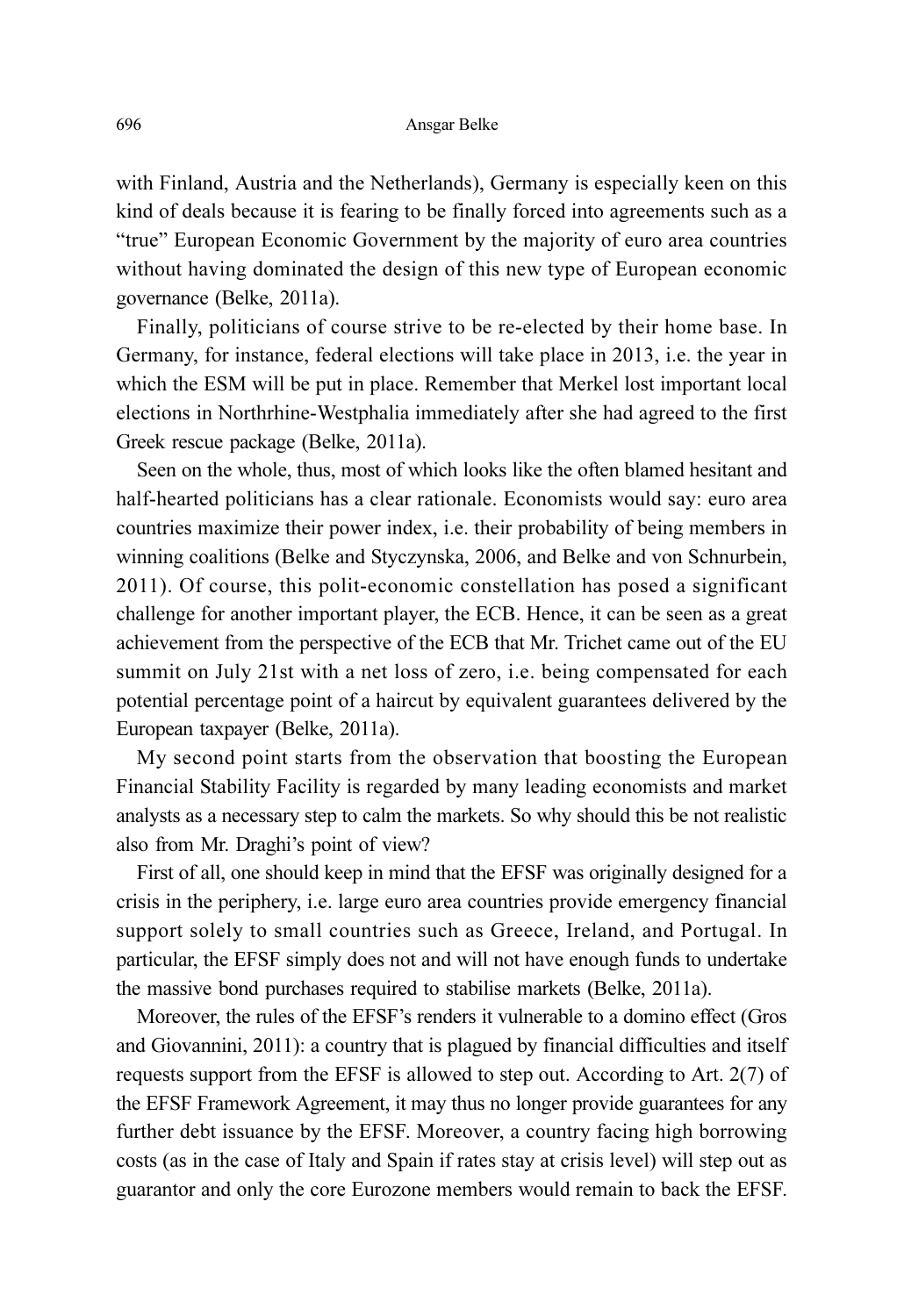At this point, the debt burden on the core countries would become unbearable – due to the so-called cascade structure of the EFSF (see Belke, 2011a, and http:// www.efsf.europa.eu/attachments/faq\_en.pdf).

Hence, politicians and also ECB officials like Mr. Draghi are well-advised to acknowledge that there are significant dangers of applying the periphery solution to the core. This immediately makes understandable that – under current institutional circumstances - an ever larger EFSF cannot represent the solution. On the contrary, any envisaged increase to cover sums starting from 2.5 trn EUR (Buiter, 2011) to an incredible 4 trn EUR (Gros and Giovannini, 2011) could accelerate the domino effect because it either leads to step-outs of an increasing number of guarantors or leads to ever increasing refinancing costs of the EFSF if those countries stay in with an eye of the reputation loss they would experience if they would leave (Belke, 2011a).

That the French government has reduced its emphasis on the increase of the EFSF does also make much sense even from the French point of view itself. Sarkozy had to recognize that financial markets have understood the domino risk and have actually started to push up French borrowing costs. Just rumours of a boost to the EFSF have made France the EMU core country most in danger of losing its AAA rating. But if France really gets rid of its AAA status and is then forced to step out of the EFSF, there would only be Germany (and some of its smaller neighbours like Austria, the Netherlands and Finland which can be called its strategic "allies" in the current polit-economic game) remaining to carry the whole burden. This would not only be politically unacceptable, thus evoking growing nationalist tendencies, but also economically impossible – in terms of GDP Italy is eight times Greece and the Italian government debt alone is equivalent to the entire GDP of Germany (Belke, 2011a).

Finally, I have frequently argued elsewhere that a boost to the EFSF is equivalent to introduce a variant of "euro bonds" because the member countries jointly guarantee for each other (note that the term "euro bonds" is often used in the public debate in a way not specific enough). This is in strong contrast to the rescue programmes for the periphery which are characterized by a unilateral lower scale flow of guarantees and funds. However, any "euro bond" approach would make a change in the EU treaties necessary. Finally, it would probably not be compatible with the German constitution which is at least relevant for the German government and, thus, have an impact on Germany's behavior as a player in the current euro game (Belke, 2011a).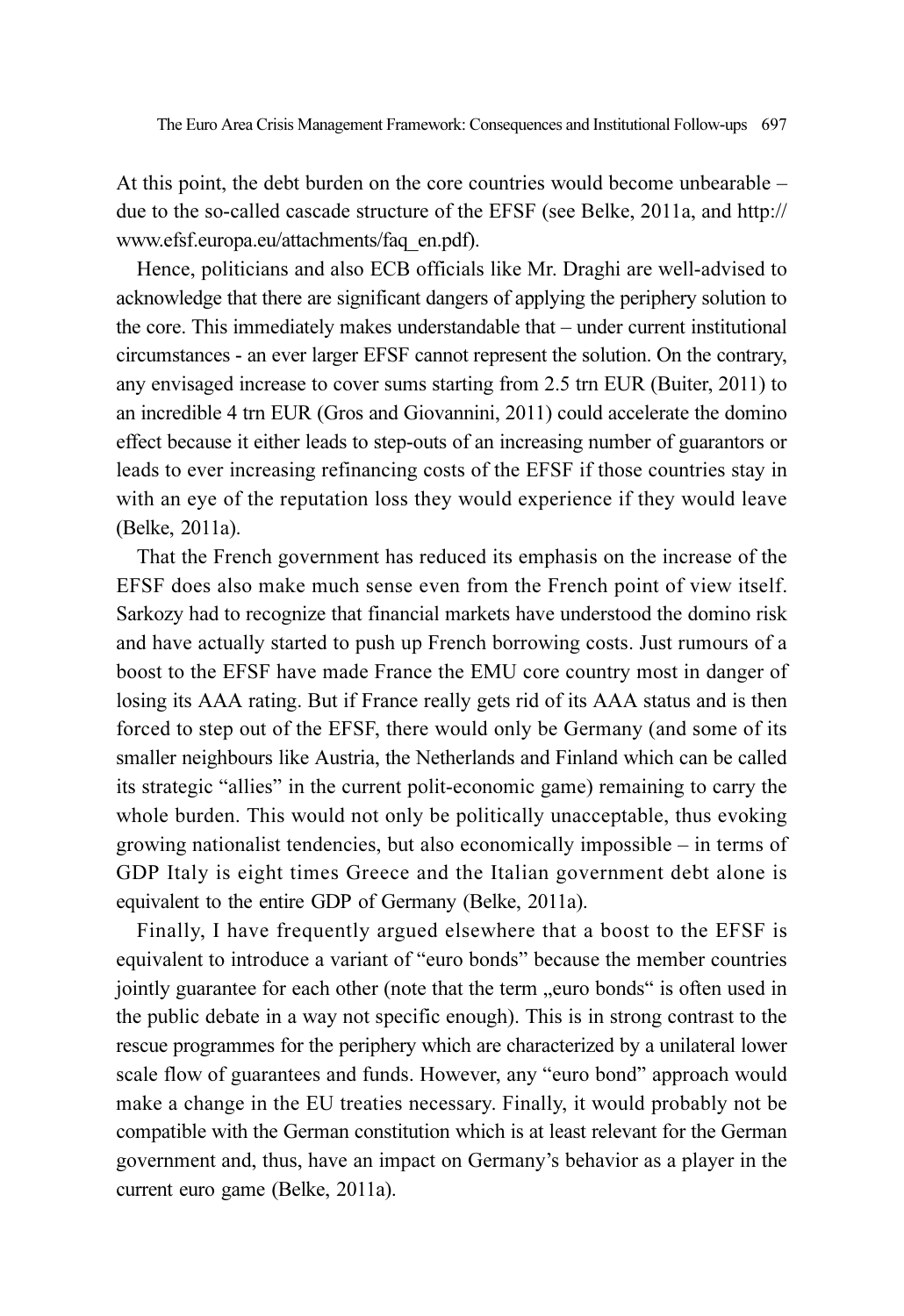My third point starts from the observation that Greece has unmanageable levels of debt, which everyone seems to recognize except the EU leadership. Indeed, no plan offered so far appears to adequately address the Greek debt issue. So, an important challenge for Mr. Draghi is to answer on behalf of the ECB under what conditions can Greece avoid default and remain in the eurozone.

We should really be concerned that under the current projections and after the Summit of July 21st Greek debt looks set to increase in the short-term and will remain above 100% of GDP for years to come. Hence, I see the necessity of another adjustment being made in the future (Belke, 2011a).

Although parts of the agreements of the recent Summit point into the right direction, the extent of the concrete measures decided is disappointing. It does not have the potential to put an end to the debt crisis. Instead, the risk of contagion of other countries will increase. This is because the much too low haircut immediately sends the message to the market participants that an even more significant restructuring if not a more gigantic transfer of euro area countries to Greece will be necessary and take place in the future. Presumably, we will see an even more substantial debt restructuring in after 2013 when the EFSF will be substituted by the ESM and the German elections will have taken place. This view is supported in technical terms by the fact that the existence of the ESM will make restructuring of privately hold government bonds much easier (Belke, 2011a).

So also the ECB under the lead by Mr. Draghi is urged to take part in the process of defining conditions for a sustainable solution in the context of the whole euro area. This process could look as follows but is still a task quite open for future action. The latter, however, will be of enormous concern for the future role of the ECB.

Let us start from the usual observation that (not only) the Greek banks are the weakest link. They usually create negative feedback loops and accelerate the transmission of the domino effect described above. This is because many banks keep large amounts of government debt in their books and their credit rating usually shrinks in parallel with that of their own sovereign (Belke, 2011a). This has exactly been the reason for Mr. Trichet to be so keen on decoupling the euro area banks from their sovereign (see section 2 of this paper)

It is now apparent that capital markets are anticipating the potential for a doomsday scenario, with the economy falling abruptly into recession as the interbank market breaks down and public debt problems are expected to grow. Unfortunately, as Gros and Mayer (2011) argue these expectations will materialize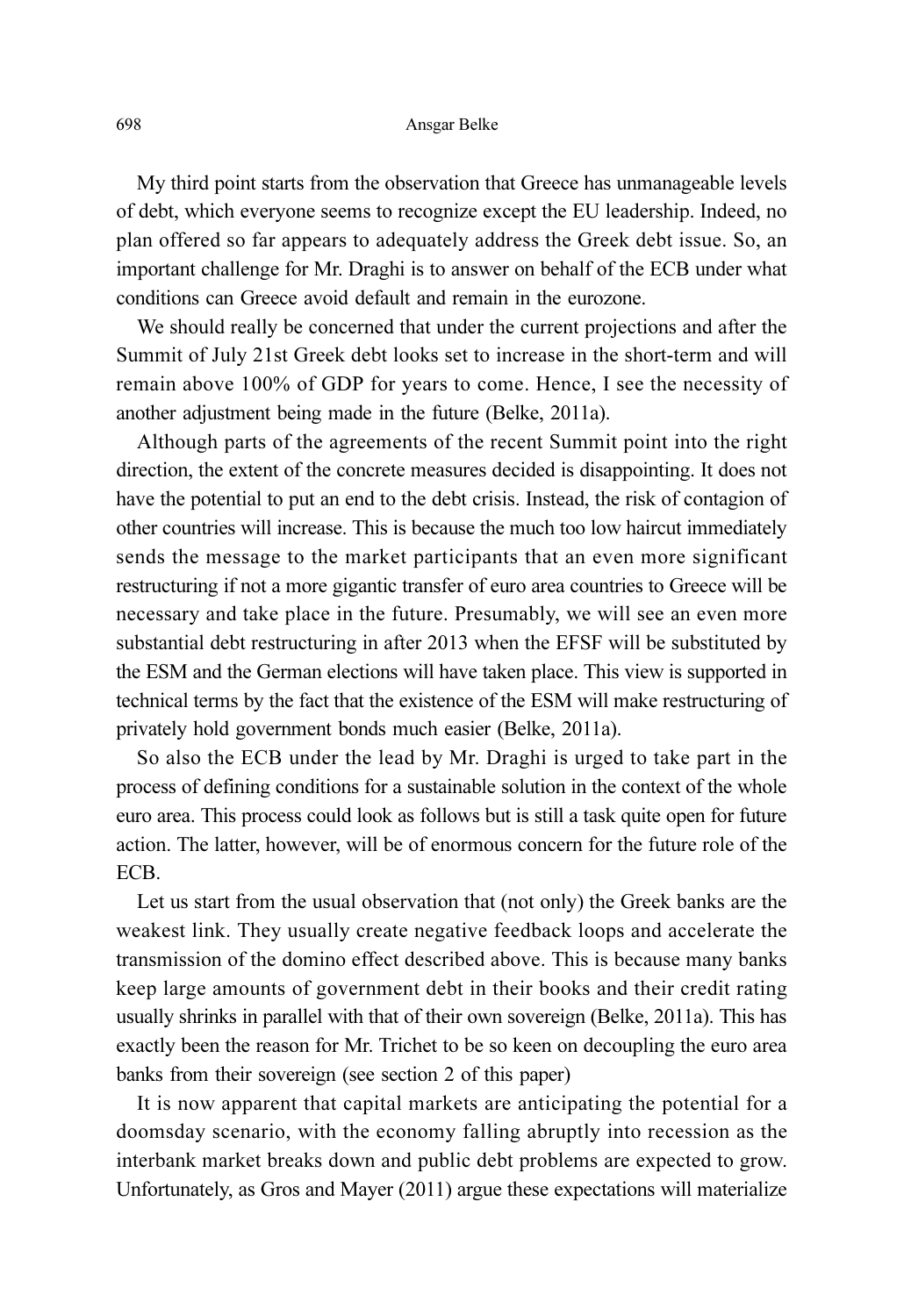unless the breakdown of the interbank market is addressed immediately. Thus, just to circumvent the worst thinkable scenarios, one option would be to follow Gros and Mayer (2011) in that the euro area is – whether one is ready to accept it or not - in need of a large-scale infusion of liquidity. Given that the existing cascade structure of the EFSF is part of the problem, the solution cannot be a massive increase in its size (see my remarks above). Rather, in a case of emergency, according to Gros and Mayer (2011), the EFSF should be granted access to re-financing by the ECB as a lender of last resort. The EFSF would thus be finally transformed into a European Monetary Fund (EMF).

With an eye on the structure of the polit-economic euro game, my guess would be that any solution via the EFSF would in the end be preferable to Germany as compared to any Commission-led solution because this country has increasing doubts in the non-political character of the EU Commission with its alleged bias towards the Southern, e.g. Portuguese and Italian view.

If also the ECB under Mr. Draghi would be prepared to follow the approach proposed by Gros and Mayer (2011), Germany with its rule-based and pricestability oriented Bundesbank tradition would have to swallow the bitter pill that this change in character of the ECB is the price for strongly pushing through the only way to get away from the mess: governments of highly indebted euro area countries should continue to tackle the markets' crisis of confidence at the roots by pursuing the extremely difficult task of improving competitiveness and growth (Belke, 2011a).

Admittedly, bringing EMU sustainably back on track will only be successful if government debt and deficits are reduced substantially – optimally by national debt brakes democratically imposed by national parliaments. The recent financial and economic crisis has proven again that any concept of permanent deficit-spending and excessive debt will inevitably lead to the impossibility of debt rolling. A longterm oriented programme of debt reduction is a conditio sine qua non. However, debt reduction takes time not only in Greece. In order to avoid failure of EMU, it should thus be accompanied by a crisis management mechanism like the one described above which should not yet rely on euro bonds as correctly and repeatedly stated also by Mr. Draghi. A key condition for the introduction of euro bonds in a narrow definition is that public debt has first to be reduced to a sustainable level. But this condition is neither realized in the euro area as it stands nor is it credibly on the official agenda, at least for the time being. Instead, it has been watered down in Deauville in October 2010 (Belke, 2011a).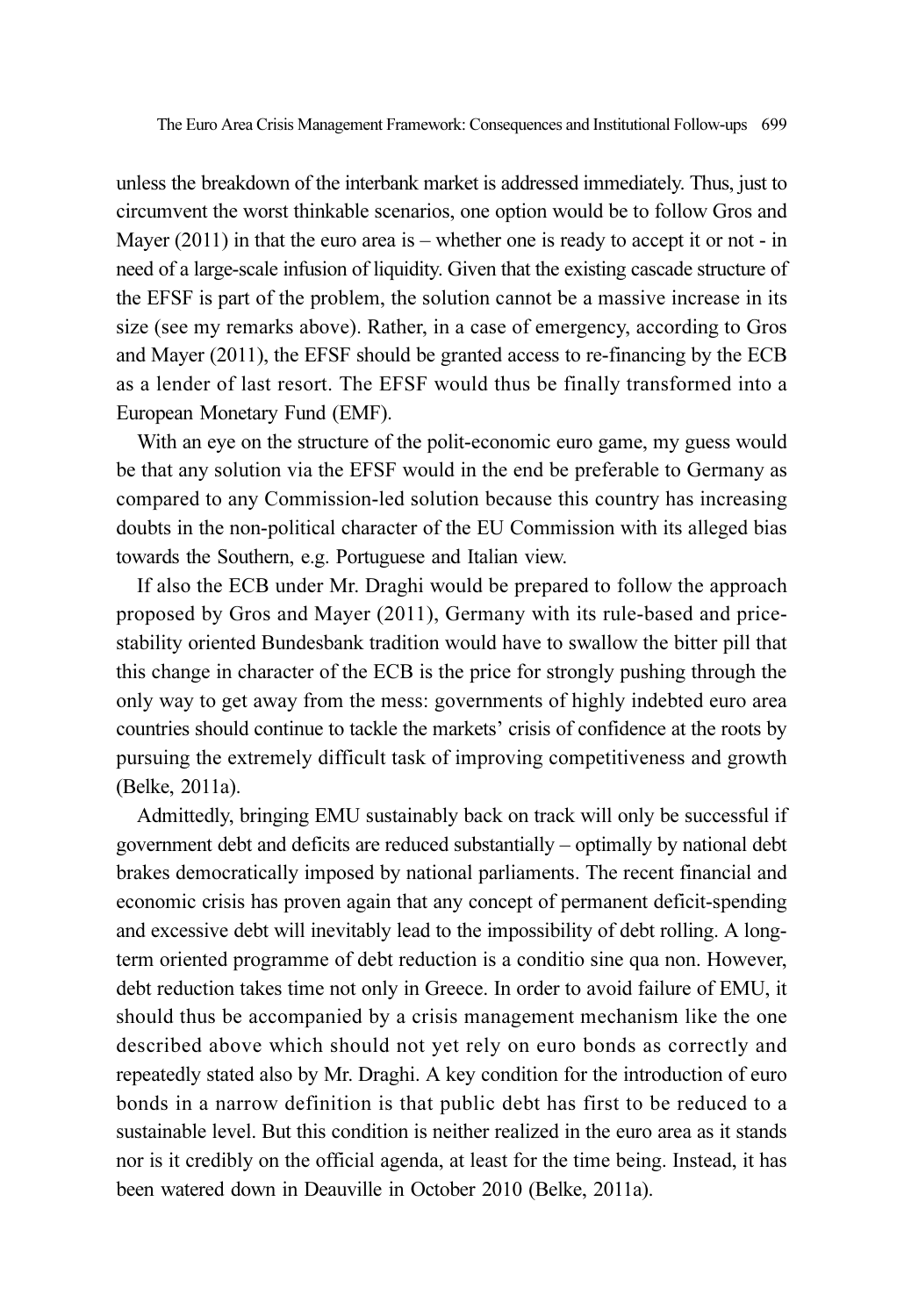Seen on the whole, thus, I am not quite sure that the Gros and Mayer (2011) proposal will be an "equilibrium solution" in the polit-economic game just described because it would be against the short-term interests of the German government. However, it brings up the painful subjects that (1) credible commitments by all euro area governments to stop permanent deficit spending forever and to deliberately introduce waterproof debt brakes are probably not more than a fiction, and (2) if one would reject this proposal because it is very close to direct monetary financing of public debt, the only obvious alternatives to this proposal would be to acknowledge the end of the fiat money standard<sup>5</sup> and to head for fierce currency competition (ECB Observer, several issues) which, however, could contradict the necessity to go for more monetary policy coordination among the G20 (as argued later on in this paper).

One ultimate (purely academic?) solution would be to re-nationalize and depoliticize and economize the process of money creation in the Hayekian tradition (for a comparison of Friedman's constant money growth plan with Hayek's Competition of currency concept see Belke and Polleit, 2010, pp. 352ff.). But in order to be realistic, at least, this would imply for Mr. Draghi to set the ECB on track to compete for the assessment as the most stability-oriented currency area in the world in order to attract the confidence of international investors from China, Russia and oil-exporting countries currently on the brink of turning away from the US as a safe haven due to its obviously unsustainable macroeconomic policy mix (Belke and Polleit, 2011). This would immediately imply for Mr. Draghi when in office as ECB President to push for an acceleration of the exit from expansionary unconventional monetary policies even as a go-it-alone strategy and to cut the ECB's balance sheets down as fast as possible.

# VII. Conclusion

Without the immediate installation of any sovereign default mechanism such as an EMF, the ECB would have to bear the burden. It would then risk degenerating to the "bad bank" of the euro area as timid investors would offload sovereign

<sup>&</sup>lt;sup>5</sup>Anyway, it could be argued not only by monetary purists that also all alternatives such as public sector involvement (PSI) would imply exactly the same: using the printing press to finance public debt. PSI in the end means that the private sector is then bailed out in one way or the other by governments which then are bailed out by the ECB or directly by the central bank. Whether the Gros and Mayer (2011) proposal itself has an inflationary bias is still open to debate. The authors argue that EFSF money demand simply crowds out money demand by the private sector.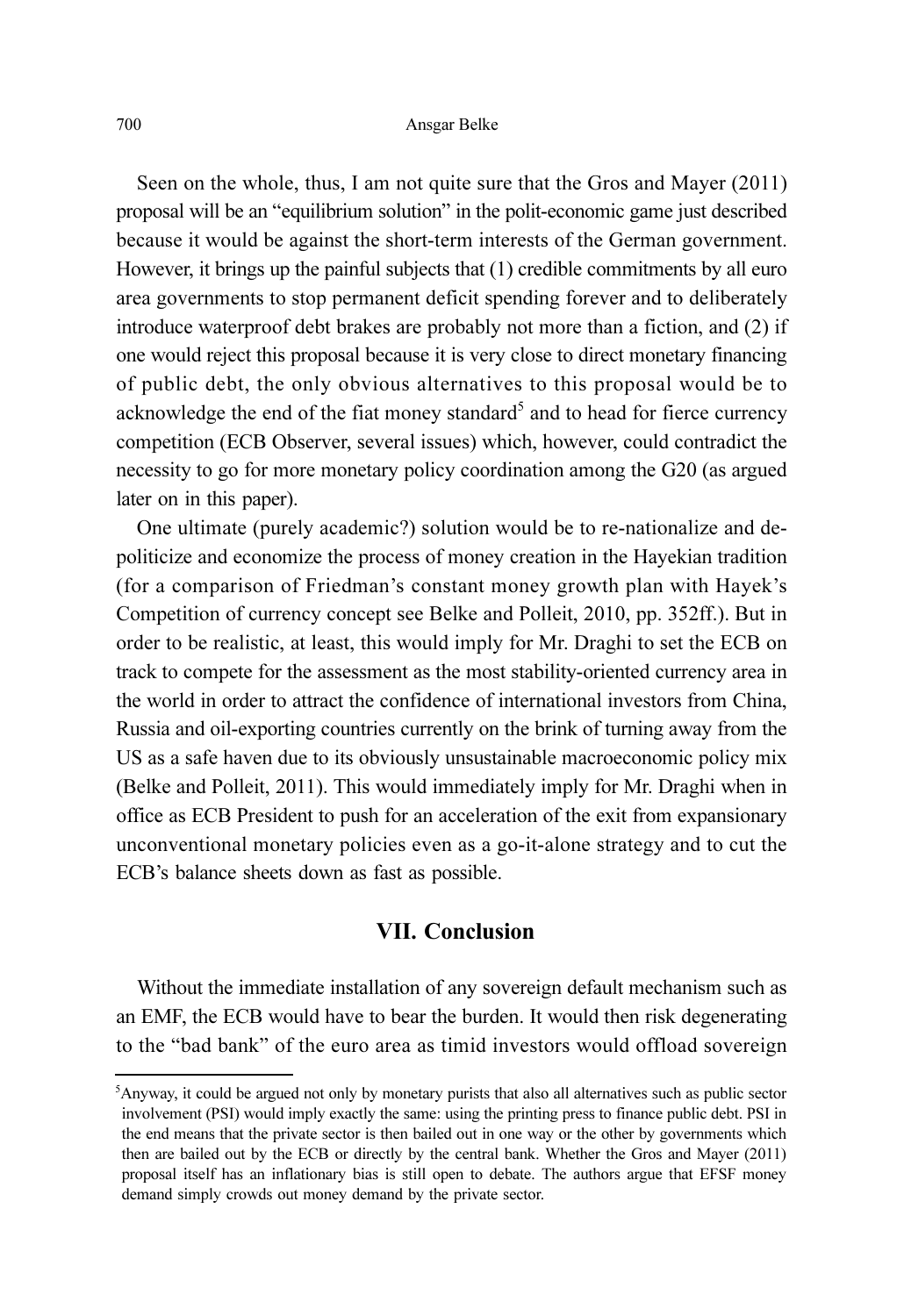bonds with uncertain repayment values on the ECB's balance sheet. Investors understand that some countries protected by the installment of the ESFS and the EFSM these days will still have the potential to become insolvent and are not limited to alleged illiquidity.

Recent events have vividly demonstrated that in the absence of a mechanism to manage an orderly sovereign default, adjustment programs and austerity packages risk lacking credibility and the SMP puts the balance sheet of the ECB at risk. What is more, only sovereign funds reveal the true opportunity costs to the initiators.

The most demanding task is to prevent the euro area from stumbling into a perpetuation of ESFS and the ESFM financial rescue packages from making countries unable to access the markets in the future. What is difficult to see at the moment is how, once started, it can stop. The preferred way out appeared to be the creation of an EMF. The European Stability Mechanism (EMS) agreed upon in March 2011 will be constructed in a way not too different from the EMF.

What is more, the ECB could contribute to sovereign debt consolidation by accepting (of course, after a transition period) solely bonds that are issued by those countries that have introduced upper bounds to debt levels as collateral. This proposal á la Martin Feldstein appears to be beneficial because imposing "debt brakes" and the resulting decrease in the interest to be paid should be in the national self-interest of the respective countries.

Convergence of interest rates within the euro area was also the result of rating agencies avoiding publishing stand-alone ratings of countries that would rightly exclude the difficult to quantify and politically biased convergence effects of sovereign bailouts. In terms of governance, rating agencies should be forced to proceed as it is now done in the case of the Deutsche Landesbanken for which the Gewährträgerhaftung has been abolished.

# Acknowledgements

This paper partly relies on a briefing paper prepared for presentation at the Committee on Economic and Monetary Affairs of the European Parliament for the quarterly dialogue with the President of the European Central Bank, Brussels, September 27, 2010. I am grateful for valuable comments to an anonymous referee and Ian Begg, Jens Bastian and Daniel Gros.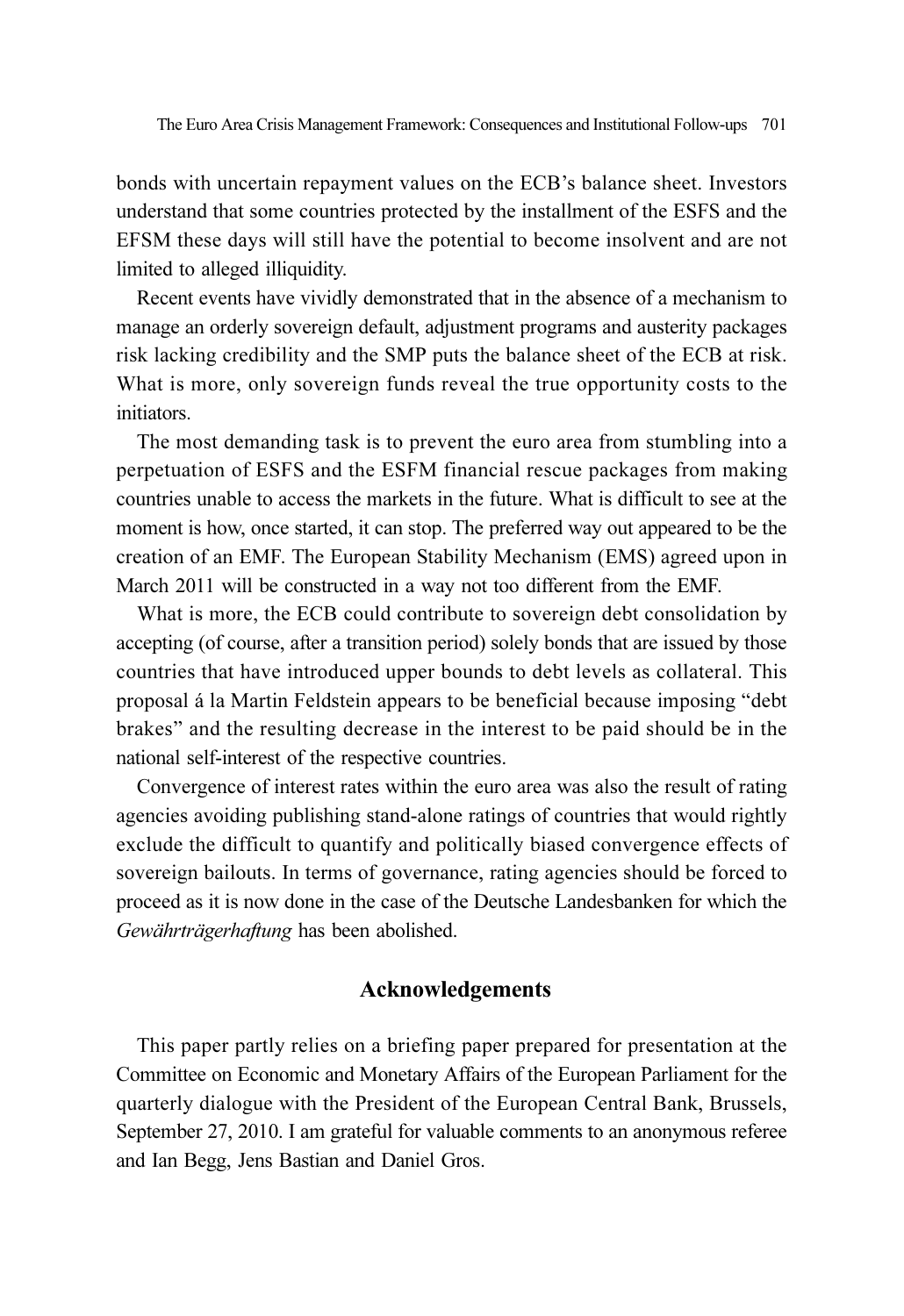Received 29 October 2010, Revised 25 August 2011, Accepted 9 September 2011

## **References**

- Alesina, A. and Ardagna, S. (2009), "Large Changes in Fiscal Policy: Taxes and Spending," NBER Working Paper No. 15438, National Bureau of Economic Research. Cambridge, MA.
- Annunziata, M. (2010), "Moral Hazard in the Eurozone: A Proposed Solution," UniCredit, Munich, Economics & FI/FX Research, Economic Special, May 17.
- Belke, A. (2010), "Driven by the Markets? ECB Sovereign Bond Purchases and the Securities Markets Programme." Briefing paper prepared for presentation at the Committee on Economic and Monetary Affairs of the European Parliament for the quarterly dialogue with the President of the European Central Bank, Brussels, June.
- Belke, A. (2010a), "Reinforcing Economic Governance in EMU: The Case for a European Monetary Fund," Paper prepared for the Panel "Responses to Potential National Insolvency", Global Economic Symposium (GES), September 27-29, Istanbul.
- Belke, A. (2011), "Reinforcing EU Governance in Times of Crisis: The Commission Proposals and Beyond," Kredit & Kapital, Vol. 44.
- Belke, A. (2011a), "Interview, The Sunday Eleftherotypia, Greece, September 4.
- Belke, A., Polleit, T. (2011), "How Much Fiscal Backing Must the ECB Have? The Euro Area Is not the Philippines", Économie internationale, 124, pp. 5-30.
- Belke, A. and G. Schnabl. (2009), "Stresstest für die Geldpolitik Die Frage nach der künftigen Leitwährung könnte durch ein Kräftemessen zwischen der Federal Reserve und der EZB entschieden werden." Financial Times Deutschland. September 8, 24.
- Belke, A., Schnabl, G. and H. Zemanek, (2010), "Current Account Imbalances and Structural Adjustment in the Euro Area." Journal of International Economics and Policy, Vol. 7.
- Belke, A., Styczynska, B., (2006), "The Allocation of Power in the Enlarged ECB Governing Council - An Assessment of the ECB Rotation Model", in: Journal of Common Market Studies 44, pp. 865-895.
- Belke, A., von Schnurbein, B., (2011), "European Monetary Policy and the ECB Rotation Model - Voting Power of the Core versus the Periphery", forthcoming in Public Choice.
- BBC. (2010). BBC News, March 8, http://news.bbc.co.uk/2/hi/8555890.stm.
- Bini Smaghi, L. (2010), "Imbalances and Sustainability in the Euro Area." Speech at the The ECB and its Watchers Conference. Frankfurt/Main: July 9.
- Bundesministerium der Finanzen. (2010), "European Economic Governance: A Franco-German Paper." Common letter by the German and French Finance Minister, Wolfgang Schaeuble and Christine Lagarde, on European Economic Governance to the President of the European Council, Herman Van Rompuy.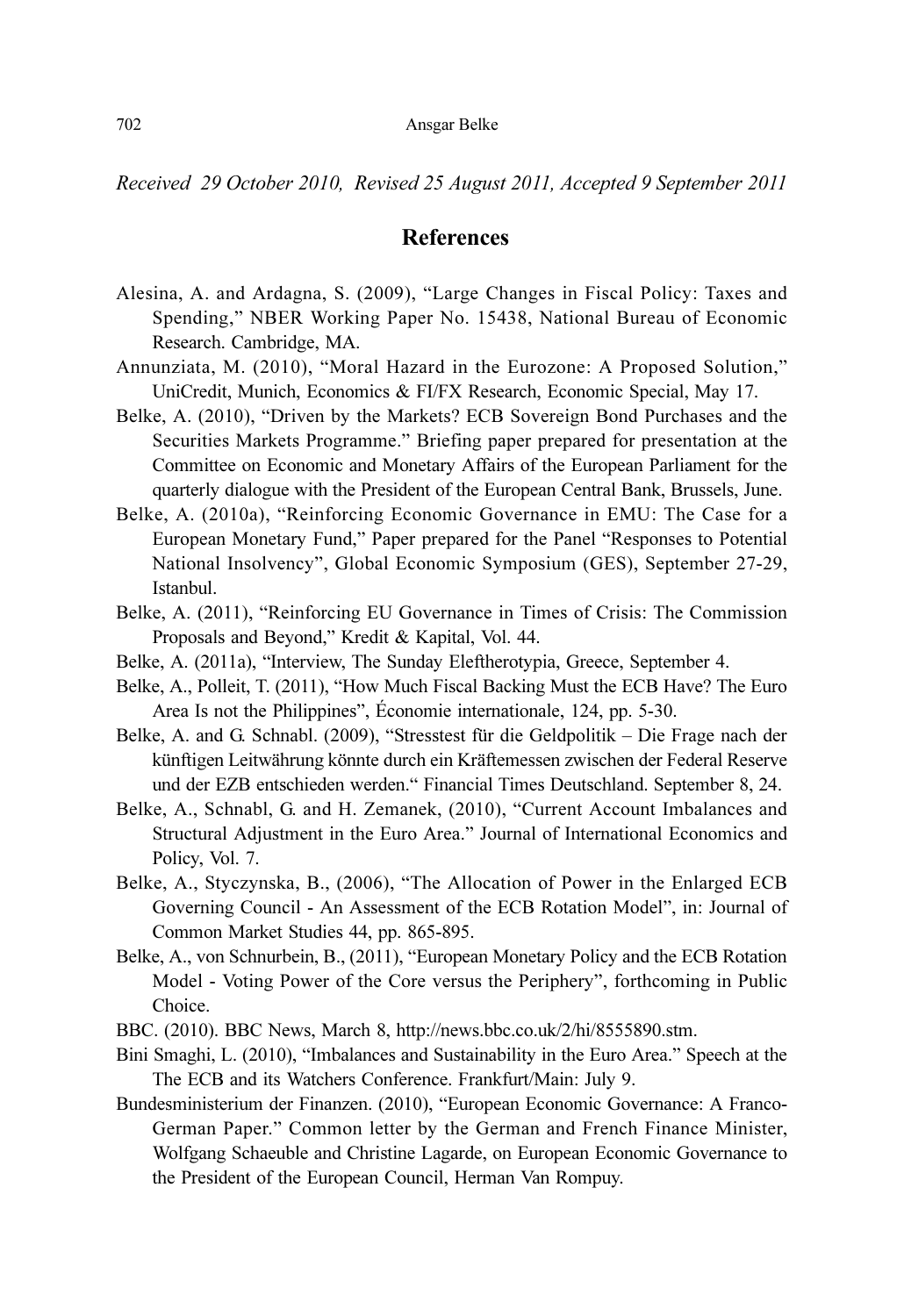The Euro Area Crisis Management Framework: Consequences and Institutional Follow-ups 703

Burda, M. and C. Wyplosz. (2009), Macroeconomics – A European Text,  $5<sup>th</sup>$  ed, Oxford.

- Constâncio, V. 2010. "The Future of Euro Governance: How to Contain Imbalances and Preserve Financial Stability." Speech at The ECB and its Watchers Conference. Frankfurt/Main: July 9.
- Deutsche Bank Research. (2010), "European Economic Governance: Proposals of the Commission, the ECB, Germany, and France. August 6.
- Economist. (2010a), "An IMF for Europe." The Economist, Free Exchange Blog. March 9.

Economist. (2010b), "Disciplinary Measures." The Economist. February 18.

- Economist. (2010c), "Why is Germany talking about a European Monetary Fund?" Charlemagne: March 9.
- EU Business. (2010), European Monetary Fund Debate: The Main Points, March 11.
- European Central Bank. (2010a), "Reinforcing Economic Governance in the Euro Area." Frankfurt/Main: June 10.
- European Commission. (2010a), "Reinforcing Economic Policy Coordination." Communication from the Commission to the European Parliament, European Council, the Council, the European Central Bank, The Economic and Social Committee and the Committee of Regions, Brussels, COM(2010) 250 final, May 12.
- European Commission. (2010b), "Enhancing Economic Policy Coordination for Stability, Growth and Jobs: Tools for Stronger EU Economic Governance." Communication from the Commission to the European Parliament, the European Council, the Council, the European Central Bank, The Economic and Social Committee and the Committee of Regions, Brussels, COM(2010) 367/2, June 30.
- Gokhale, J. (2010), "Forget the European Monetary Fund." Forbes, March 17.
- Gros, D. (2010a), "Europe's Competitiveness Obsession." CEPS Commentary, Centre for European Policy Studies. Brussels: June 5.
- Gros, D. (2010b), "Is Financial Failure an Option in the EU?" CEPS Commentary, Centre for European Policy Studies. Brussels: May 27.
- Gros, D. (2010c), "The Implications of a Greek Default for the Euro." CEPS Commentary, Centre for European Policy Studies. Brussels: May 10.
- Gros, D., Mayer, T. (2010a), "How to Deal with Souvereign Default in Europe: Create the European Monetary Fund Now! CEPS Policy Brief, Centre for European Policy Studies. Brussels: May 17.
- Gros, D., Mayer, T. (2010b), "Financial Stability beyond Greece: Making the Most of the European Stabilisation Mechanism." CEPS Policy Brief, Centre for European Policy Studies, Brussels, May 11.
- Gros, D., Mayer, T., (2011a), "What to Do When the Euro Crisis Reaches the Core", CEPS Commentaries, CEPS, Brussels, August.
- Heinen, N. (2010), "European Economic Governance: What does the Future Hold?" Talking Point, Deutsche Bank Research. August 6.
- Johnson, S. (2010), "European Monetary Fund, Arriving Soon." The Baseline Scenario. March 8.